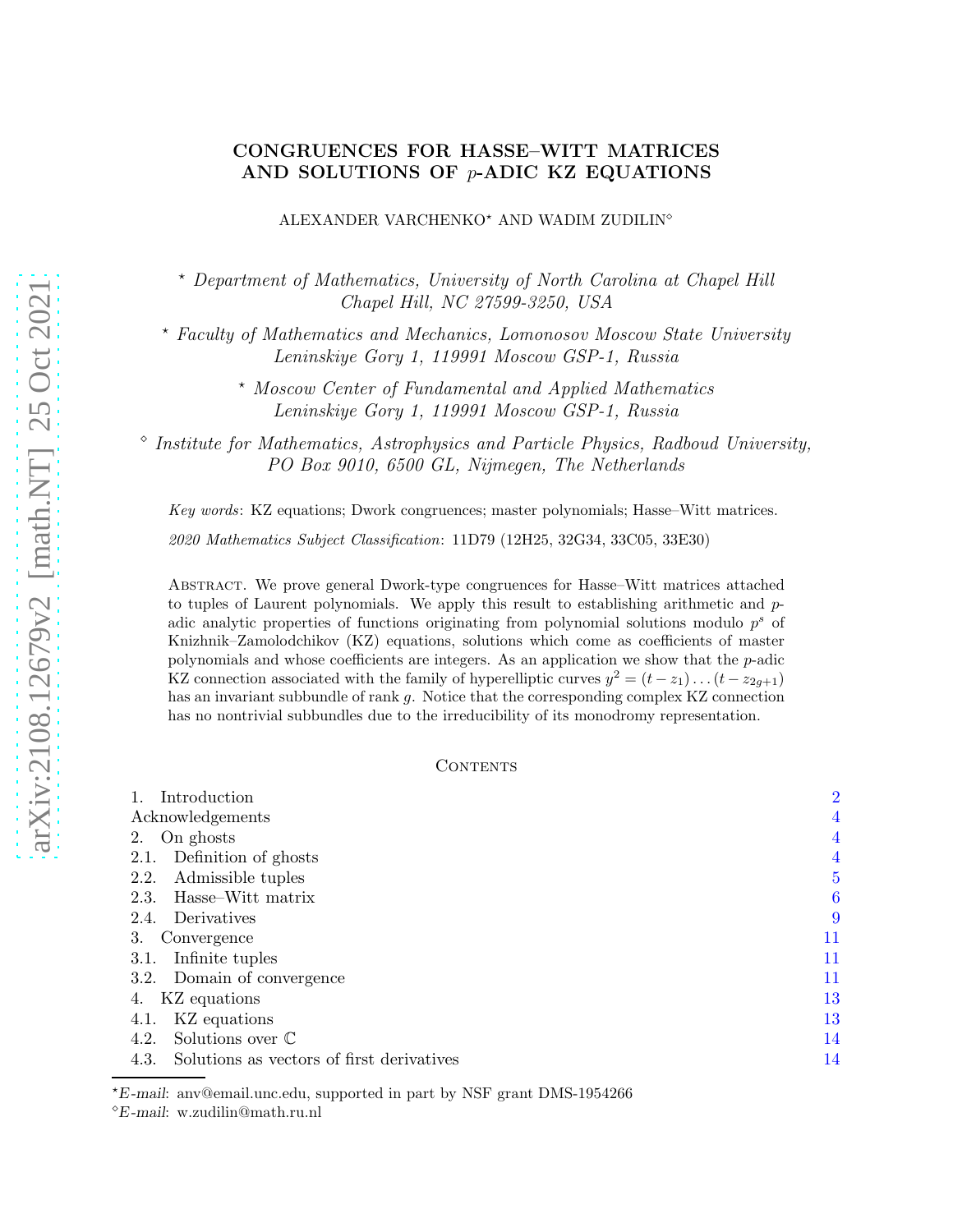### 2 A. VARCHENKO AND W. ZUDILIN

| 4.4. Solutions modulo $p^s$                                                  | 15     |
|------------------------------------------------------------------------------|--------|
| Congruences for solutions of KZ equations<br>5.                              | $15\,$ |
| Congruences for Hasse–Witt matrices of KZ equations<br>5.1.                  | 15     |
| 5.2. Congruences for frames of solutions of KZ equations                     | 17     |
| 6. Convergence of solutions of KZ equations                                  | 18     |
| Nonzero polynomials<br>6.1.                                                  | 18     |
| 6.2. Unramified extensions of $\mathbb{Q}_n$                                 | 18     |
| 6.3.<br>Domain $\mathfrak{D}_B$                                              | 18     |
| Uniqueness theorem<br>6.4.                                                   | $19\,$ |
| 6.5. Domain of convergence                                                   | $20\,$ |
| 6.6. Vector bundle $\mathcal{L} \rightarrow \mathfrak{D}_{\kappa z}^{(m),o}$ | 21     |
| 6.7.<br>Remarks                                                              | 23     |
| References                                                                   | 24     |

## <span id="page-1-1"></span>1. INTRODUCTION

<span id="page-1-0"></span>It is classical that the periods of the Legendre family  $y^2 = t(t-1)(t-x)$  of elliptic curves viewed as functions of  $x$  satisfy the hypergeometric differential equation

(1.1) 
$$
x(1-x)I'' + (1-2x)I' - \frac{1}{4}I = 0;
$$

the hypergeometric series

<span id="page-1-2"></span>
$$
(1.2) \ \ F(x) := {}_2F_1\left(\frac{1}{2}, \frac{1}{2}; 1; x\right) = \frac{1}{\pi} \int_1^{\infty} t^{-1/2} (t-1)^{-1/2} (t-x)^{-1/2} dt = \sum_{k=0}^{\infty} {\binom{-1/2}{k}}^2 x^k
$$

represents the analytic solution of [\(1.1\)](#page-1-1) at the origin. In order to investigate the local zeta function of the x-fiber in the family, Dwork  $[Dw]$  studied the differential equation  $(1.1)$ *p*-adically using truncations of the infinite sum in  $(1.2)$ ,

$$
F_s(x) = \sum_{k=0}^{p^s-1} {\binom{-1/2}{k}}^2 x^k \quad \text{for} \quad s = 1, 2, \dots,
$$

as p-adic approximations to its analytic solution [\(1.2\)](#page-1-2). Clearly, the series  $(F_s(x))$  converges to  $F(x)$  as  $s \to \infty$  in the disk  $D_{0,1} = \{x \mid |x|_p < 1\}$ . Dwork showed that the uniform limit  $F_{s+1}(x)/F_s(x^p)$  as  $s \to \infty$  exists in a larger domain  $\mathfrak{D}_{\mathrm{Dw}}$ , thus giving the *p*-adic analytic continuation of the function  $F(x)/F(x^p)$ , originally defined in  $D_{0,1}$ , to that larger domain. This limit, called the "unit root", defines a root of the local zeta function.

The second part of Dwork's investigation  $[Dw]$  concerned with the *p*-adic analytic continuation of the function  $F(x)$  as a solution of  $(1.1)$ . Dwork considered differential equation  $(1.1)$  as a system of first order linear differential equations for the vector  $(F(x), F'(x))$  and approximated the direction vector  $(1, F'(x)/F(x))$  by rational functions  $(1, F'_s(x)/F_s(x))$ . He showed that the uniform limit as  $s \to \infty$  of these rational functions does exist in the same larger domain  $\mathfrak{D}_{\mathrm{Dw}}$ , thus giving the *p*-adic analytic continuation to the domain  $\mathfrak{D}_{\mathrm{Dw}}$  of the direction vector  $(1, F'(x)/F(x))$  (but not of the solution  $(F(x), F'(x))$ ).

This fact indicates a clear difference of structure between solutions of complex analytic linear differential equations and their  $p$ -adic versions. A local solution of a complex linear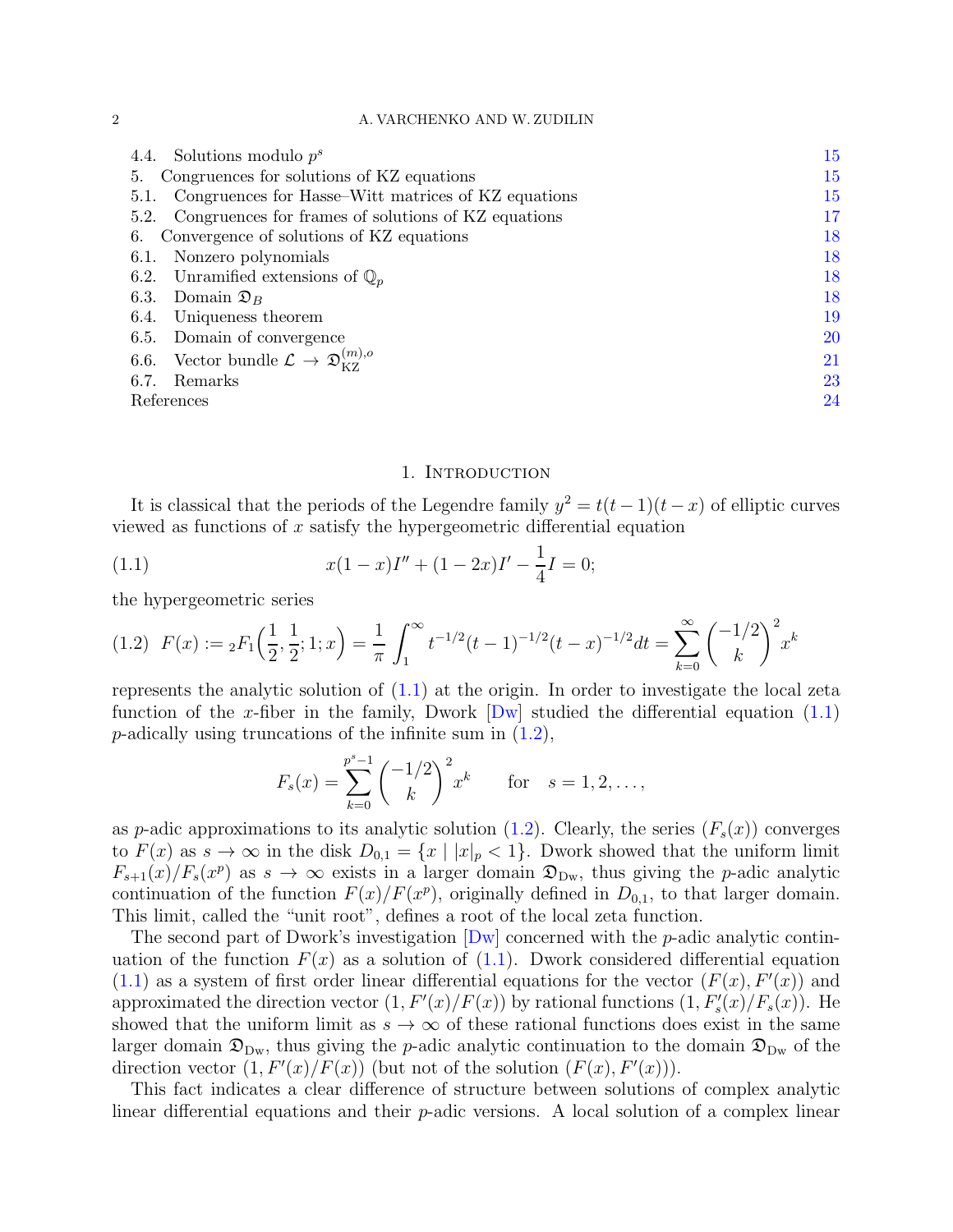differential equation can be analytically continued to a multi-valued analytic function on the domain of the definition of the differential equation, while in the p-adic setting only certain subspaces of the space of all local solutions can be analytically continued as subspaces to larger domains. In Dwork's situation only the one-dimensional subspace generated by  $F(x)$  in the two-dimensional space of all local solutions at  $x = 0$  can be p-adic analytically continued to the larger domain  $\mathfrak{D}_{\mathrm{Dw}}$ .

Dwork's work initiated significant research in p-adic differential equations and their applications to arithmetic of algebraic varieties. There is hardly a way to list all of them here, so we limit ourselves to mentioning some very recent contributions on the theme [\[AS,](#page-23-2) [BV\]](#page-23-3). The principal direction of that research is generalization of the first part of Dwork's work— on the relation between the unit root  $F(x)/F(x^p)$  and the zeros of the local zeta function of the x-fiber in the Legendre family  $y^2 = t(t-1)(t-x)$ . In such a generalization the function  $F(x)/F(x^p)$  becomes a square matrix with roots of its characteristic polynomial related to zeros of the local zeta function of the fibers of the corresponding family of algebraic varieties.

Our present paper is related to the second part of Dwork's investigation on the  $p$ -adic analytic continuation of the direction vector  $(1, F'(x)/F(x))$ . We study this phenomenon for a system of Knizhnik–Zamolodchikov (KZ) differential equations. The KZ equations over C are objects of conformal field theory, representation theory, enumerative geometry, see for example [\[KZ,](#page-23-4) [EFK,](#page-23-5) [MO\]](#page-23-6). In [\[SV1\]](#page-23-7) the KZ equations over  $\mathbb C$  were identified with the differential equations for flat sections of a suitable Gauss–Manin connection and solutions of the KZ differential equations were constructed in the form of multidimensional hypergeometric integrals. In that sense the KZ differential equations are distant relatives of the hypergeometric differential equation  $(1.1)$ . It is known that the KZ equations and their solutions have remarkable properties, see for example [\[EFK,](#page-23-5) [V2\]](#page-23-8). This motivates the study of KZ differential equations and their solutions over p-adic fields.

We consider the differential KZ equations over  $\mathbb C$  in the special case, when the hypergeometric solutions are given by hyperelliptic integrals of genus g. In this case the space of solutions of the differential KZ equations is a 2g-dimensional complex vector space. We also consider the p-adic version of the same differential equations. We show that the 2gdimensional space of local solutions of these p-adic differential KZ equations has a remarkable g-dimensional subspace of solutions which can be p-adic analytically continued as a subspace to a large domain  $\mathfrak{D}_{KZ}^{(m),o}$  in the space where the KZ equations are defined, see Theorems [6.7](#page-21-0) and [6.9](#page-22-1) for precise statements. This g-dimensional global subspace of solutions is defined constructively as the uniform p-adic limit of the g-dimensional subspace of polynomial solutions of these KZ equations modulo  $p^s$ , the polynomial solutions constructed in [\[V5\]](#page-24-0).

In [\[SV2\]](#page-23-9) general KZ differential equations were considered over the field  $\mathbb{F}_p$  and their polynomial solutions were constructed. In  $[V5]$  this construction was modified and polynomial solutions modulo  $p^s$  of the KZ equations associated with the hyperelliptic integrals were constructed. The polynomial solutions are vectors of polynomials with integer coefficients. They are " $p^s$ -approximations" of the corresponding hyperelliptic integral solutions of the same differential KZ equations over  $\mathbb{C}$ . In [\[V5\]](#page-24-0) the constructed polynomial solutions are called the  $p^s$ -hypergeometric solutions. While the complex hyperelliptic integrals give the 2g-dimensional space of all solutions of the complex KZ equations, the  $p^s$ -hypergeometric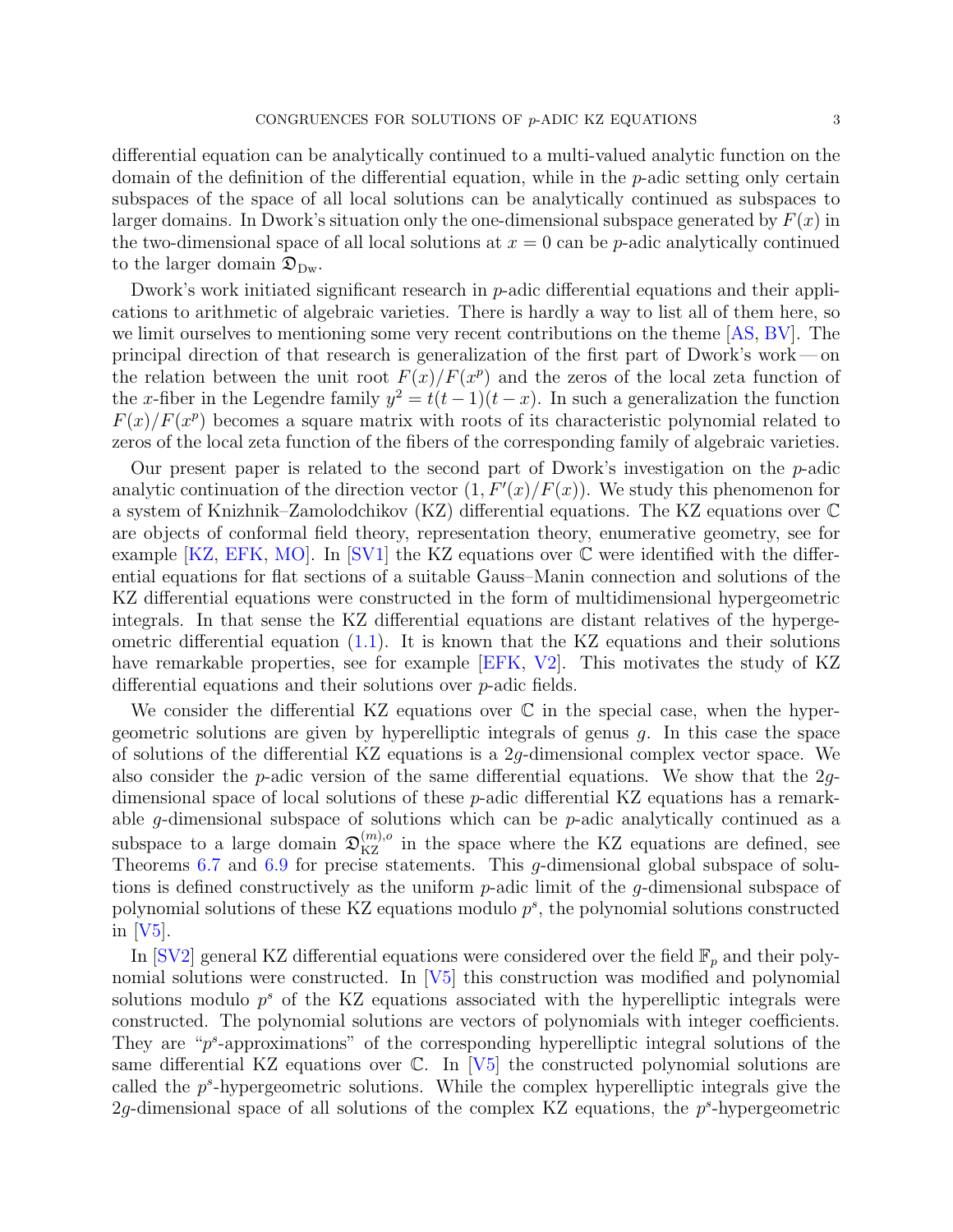### 4 A. VARCHENKO AND W. ZUDILIN

solutions span only a  $g$ -dimensional subspace. More general  $p^s$ -approximation constructions are discussed in [\[SV2,](#page-23-9) [RV1,](#page-23-10) [RV2\]](#page-23-11).

In order to prove his two results stated above, Dwork developed in [\[Dw\]](#page-23-1) two types of congruences,

$$
F_{s+1}(x)/F_s(x^p) \equiv F_s(x)/F_{s-1}(x^p) \pmod{p^s},
$$
  

$$
F'_{s+1}(x)/F_{s+1}(x) \equiv F'_{s}(x)/F_s(x) \pmod{p^s},
$$

which are now called Dwork congruences. A suitable matrix form of Dwork congruences is used in most papers on  $p$ -adic differential equations. The closest versions of Dwork congruences related to our needs were developed in papers [\[Me,](#page-23-12) [MV,](#page-23-13) [Vl\]](#page-24-1) by Mellit and Vlasenko. Motivated by our KZ equation considerations we give a generalization of Dwork congruences from [\[Me,](#page-23-12) [MV,](#page-23-13) [Vl\]](#page-24-1) in Section [2,](#page-3-1) see Theorems [2.6](#page-6-0) and [2.8.](#page-8-1) The proofs of these theorems are modifications of the proofs in [\[Vl\]](#page-24-1).

In Sections [5](#page-14-1) and [6](#page-17-0) we apply Dwork congruences from Section [2](#page-3-1) to the matrices composed of coordinates of the  $p^s$ -hypergeometric solutions and their antiderivatives. This application allows us to define the g-dimensional global subspace of solutions on a large domain  $\mathfrak{D}_{\mathrm{KZ}}^{(m),o}$ .

Notice that the main tool in  $\lfloor Dw \rfloor$  to prove the properties of the function  $F(x)$  are polynomials  $F_s(x)$  which are truncations of the power series expansion of the function  $F(x)$ . In our KZ equation case we do not have distinguished solutions whose power series expansions may be truncated and whose ratios could be p-adic analytically continued. Instead, we have a collection of  $p^s$ -hypergeometric solutions defined independently of any Dwork congruences, but which surprisingly satisfy appropriate Dwork congruences and give us a global subspace of solutions in the  $s \to \infty$  limit.

This paper may be viewed as a continuation of our work [\[VZ\]](#page-24-2) where the case  $g = 1$  is developed.

<span id="page-3-1"></span><span id="page-3-0"></span>Acknowledgements. The authors thank Jeff Achter, Vladimir Berkovich, Frits Beukers and Masha Vlasenko for useful discussions.

### 2. ON GHOSTS

In this paper p is an odd prime. We denote by  $\mathbb{Z}_p[w^{\pm 1}]$  the ring of Laurent polynomials in variables w with coefficients in  $\mathbb{Z}_p$ . A congruence  $F(w) \equiv G(w) \pmod{p^s}$  for two Laurent polynomials from the ring is understood as the divisibility by  $p<sup>s</sup>$  of all coefficients of  $F(w) - G(w)$ .

Throughout this section  $x = (t, z)$ , where  $t = (t_1, \ldots, t_r)$  and  $z = (z_1, \ldots, z_n)$  are two groups of variables.

<span id="page-3-2"></span>2.1. Definition of ghosts. Let  $\Lambda = (\Lambda_0(x), \Lambda_1(x), \ldots, \Lambda_l(x))$  be a tuple of Laurent polynomials in  $\mathbb{Z}_p[x^{\pm 1}]$ . For every  $0 \leqslant j \leqslant s \leqslant l$ , we define the Laurent polynomials

$$
W_s(x) = W_s(\Lambda_0, \dots, \Lambda_s)(x) := \Lambda_0(x)\Lambda_1(x)^p \dots \Lambda_s(x)^{p^s}
$$

and

$$
W_s^{(j)}(x) = W_s^{(j)}(\Lambda_0, \ldots, \Lambda_s)(x) := W_{s-j}(\Lambda_j, \ldots, \Lambda_s)(x) = \Lambda_j(x)\Lambda_{j+1}(x)^p \ldots \Lambda_s(x)^{p^{s-j}}.
$$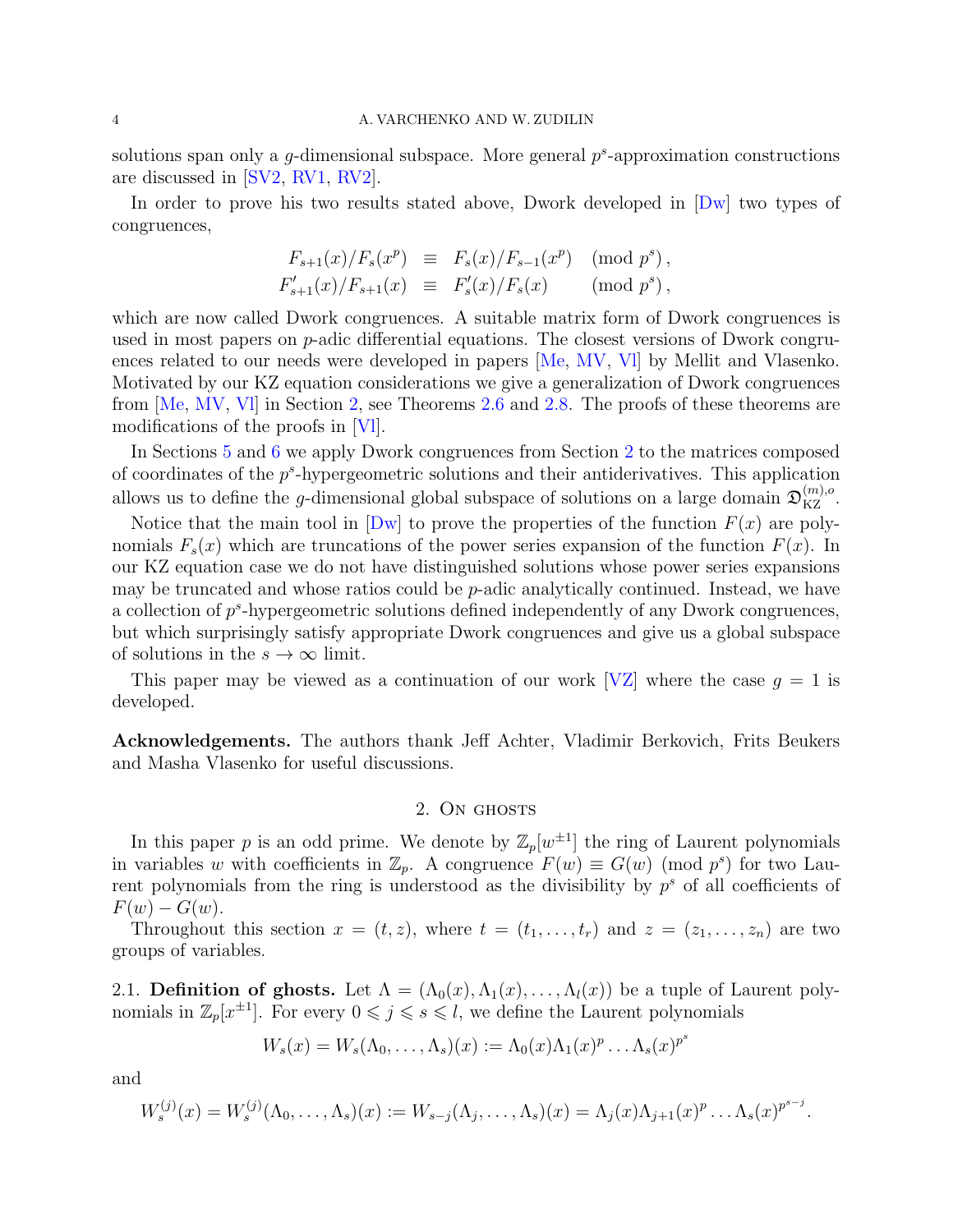Furthermore, we introduce the tuple  $V_s = V_s(x) = V_s(\Lambda_0, \ldots, \Lambda_s)(x)$ ,  $s = 0, 1, \ldots, l$ , of Laurent polynomials in  $\mathbb{Z}_p[x^{\pm 1}]$  by the recursive formula

<span id="page-4-1"></span>(2.1) 
$$
V_s(x) = W_s(x) - \sum_{j=1}^s V_{j-1}(x) W_s^{(j)}(x^{p^j}).
$$

The Laurent polynomials  $V_s(x)$  are called *ghosts* associated with the tuple Λ. They are useful for studying the congruences related to the tuple, but they do not enter the final results. The ghosts  $V_s(x)$  are essentially offered in Vlasenko's work [VI], though stated there for a very particular situation. The ghosts  $V_s(x)$  are quite different from the ghosts we use in our previous work  $|VZ|$ — those are rooted in Mellit's preprint  $[Me]$ .

<span id="page-4-2"></span>**Lemma 2.1.** For  $s = 0, 1, \ldots, l$ , we have  $V_s(x) \equiv 0 \pmod{p^s}$ .

*Proof.* For  $s = 0$  we have  $V_0(x) = \Lambda_0(x)$  and no requirements on divisibility. For  $s = 1$ , we have modulo p:

$$
V_1(x) = \Lambda_0(x)\Lambda_1(x)^p - V_0(x)\Lambda_1(x^p) = \Lambda_0(x)(\Lambda_1(x)^p - \Lambda_1(x^p)) \equiv 0.
$$

More generally, for  $s \geq 1$  applying  $V_{j-1}(x) \equiv 0 \pmod{p^{j-1}}$  for  $0 < j \leq s$  and

$$
\Lambda_s(x)^{p^s} \equiv \Lambda_s(x^p)^{p^{s-1}} \pmod{p^s} \equiv \Lambda_s(x^{p^2})^{p^{s-2}} \pmod{p^{s-1}} \equiv \cdots \equiv \Lambda_s(x^{p^j})^{p^{s-j}} \pmod{p^{s-j+1}}
$$

(which follows from iterative use of  $F(x^p)^{p^{i-1}} \equiv F(x)^{p^i} \pmod{p^i}$  valid for  $i > 0$ ) we deduce modulo  $p^s$ :

$$
V_s(x) = W_{s-1}(x)\Lambda_s(x)^{p^s} - \sum_{j=1}^{s-1} V_{j-1}(x)W_{s-1}^{(j)}(x^{p^j})\Lambda_s(x^{p^j})^{p^{s-j}} - V_{s-1}(x)\Lambda_s(x^{p^s}) \equiv
$$
  

$$
\equiv \left(W_{s-1}(x) - \sum_{j=1}^{s-1} V_{j-1}(x)W_{s-1}^{(j)}(x^{p^j}) - V_{s-1}(x)\right)\Lambda_s(x)^{p^s} = 0,
$$

giving the required statement.

For a Laurent polynomial  $F(t, z)$  in  $t, z$ , let  $N(F) \subset \mathbb{R}^r$  be the Newton polytope of  $F(t, z)$ with respect to the t variables only.

<span id="page-4-3"></span>**Lemma 2.2.** For  $s = 0, 1, \ldots, l$ , we have

$$
N(V_s) \subset N(\Lambda_0) + pN(\Lambda_1) + \cdots + p^s N(\Lambda_s).
$$

<span id="page-4-0"></span>*Proof.* This follows from  $(2.1)$  by induction on s.

2.2. Admissible tuples. Let  $\Delta \subset \mathbb{Z}^r$  be a finite subset.

<span id="page-4-4"></span>**Definition 2.3.** A tuple  $(N_0, N_1, \ldots, N_l)$  of convex polytopes in  $\mathbb{R}^r$  is called  $\Delta$ -admissible if for any  $0 \leq i \leq j < l$  we have

$$
(\Delta+N_i+pN_{i+1}+\cdots+p^{j-i}N_j)\cap p^{j-i+1}\mathbb{Z}^r\subset p^{j-i+1}\Delta.
$$

Notice that subtuples  $(N_i, N_{i+1}, \ldots, N_j)$  of a  $\Delta$ -admissible tuple are also  $\Delta$ -admissible.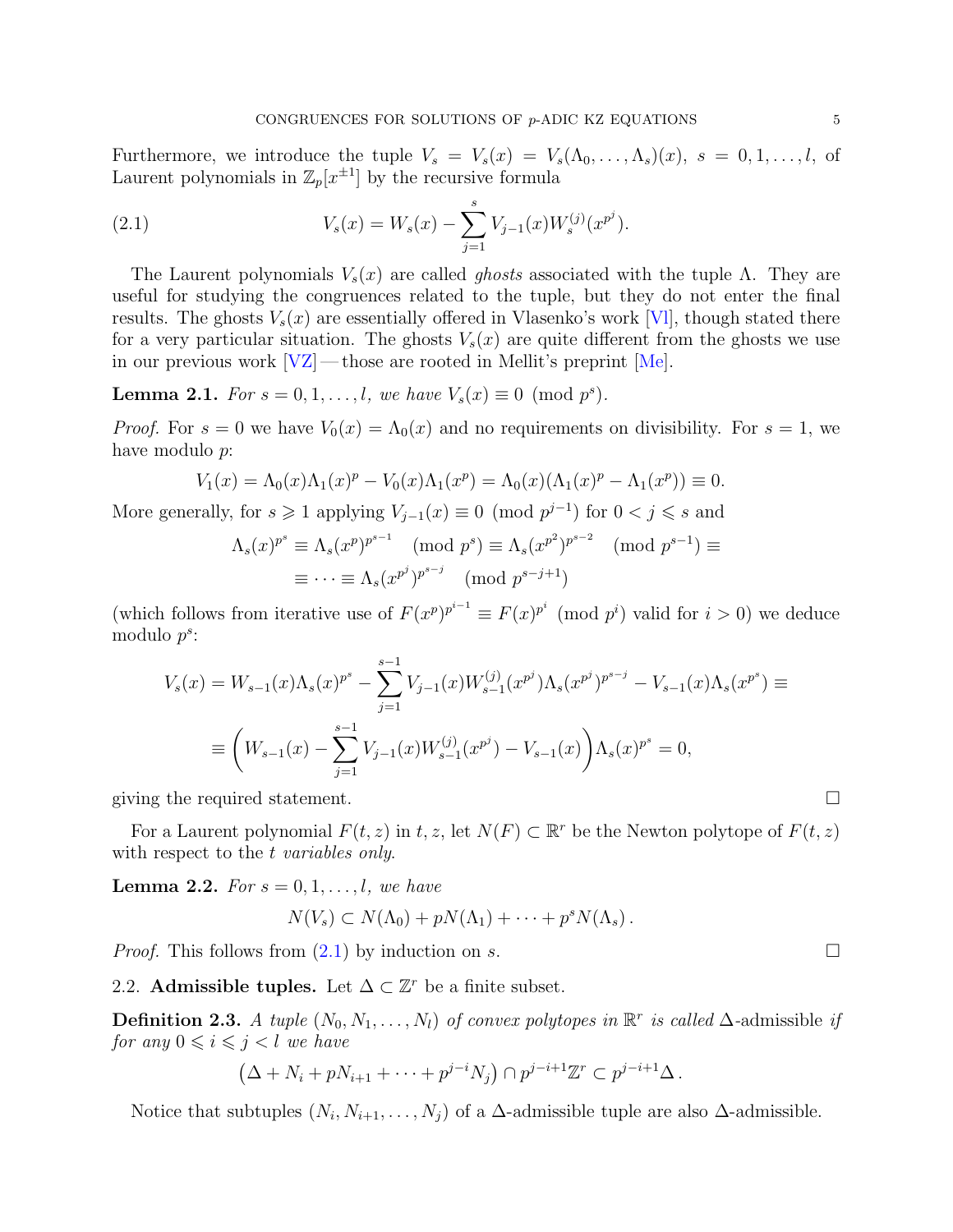**Example.** Let  $r = 1$ ,  $\Delta = \{0, 1\} \subset \mathbb{Z}$  and  $N = \frac{-\frac{p-1}{2}, 3\frac{p-1}{2} \subset \mathbb{R}$ . Then the tuple  $(N, N, \ldots, N)$  is  $\Delta$ -admissible.

<span id="page-5-2"></span>**Definition 2.4.** A tuple  $(\Lambda_0(t, z), \Lambda_1(t, z), \ldots, \Lambda_l(t, z))$  of Laurent polynomials is called  $\Delta$ admissible if the tuple  $(N(\Lambda_0), N(\Lambda_1), \ldots, N(\Lambda_l))$  is  $\Delta$ -admissible.

<span id="page-5-0"></span>2.3. Hasse–Witt matrix. For  $v \in \mathbb{Z}^r$  denote by  $\text{Coeff}_v F(t, z)$  the coefficient of  $t^v$  in the Laurent polynomial  $F(t, z)$ ; clearly, this is a Laurent polynomial in z.

Given  $m \geq 1$  and a finite subset  $\Delta \subset \mathbb{Z}^r$  with  $g = \# \Delta$ , define the  $g \times g$  Hasse–Witt matrix of level m of the Laurent polynomial  $F(t, z)$  by the formula

(2.2) 
$$
A(m, F(t, z)) := (\operatorname{Coeff}_{p^m v - u} F(t, z))_{u \in \Delta, v \in \Delta}.
$$

The entries of this matrix are Laurent polynomials in z.

<span id="page-5-3"></span>Furthermore, for a Laurent polynomial  $G(z)$  define  $\sigma(G(z)) = G(z^p)$ .

<span id="page-5-1"></span>**Lemma 2.5.** Let  $(\Lambda_0(t, z), \Lambda_1(t, z), \ldots, \Lambda_l(t, z))$  be a  $\Delta$ -admissible tuple of Laurent polynomials in  $\mathbb{Z}_p[x^{\pm 1}] = \mathbb{Z}_p[t^{\pm 1}, z^{\pm 1}]$ . Then for  $0 \leq s \leq l$  we have

(i)  $A(s+1, V_s) \equiv 0 \pmod{p^s};$ 

(ii) 
$$
A(s+1, W_s) = A(1, V_0) \cdot \sigma(A(s, W_s^{(1)})) + A(2, V_1) \cdot \sigma^2(A(s-1, W_s^{(2)})) + \cdots + A(s, V_{s-1}) \cdot \sigma^s(A(1, W_s^{(s)})) + A(s+1, V_s).
$$

*Proof.* Part (i) follows from Lemma [2.1.](#page-4-2) To prove (ii) consider the identity

$$
\Lambda_0(t, z)\Lambda_1(t, z)^p \dots \Lambda_s(t, z)^{p^s} =
$$
  
= 
$$
\sum_{j=1}^s V_{j-1}(t, z)\Lambda_j(t^{p^j}, z^{p^j})\Lambda_{j+1}(t^{p^j}, z^{p^j})^p \dots \Lambda_s(t^{p^j}, z^{p^j})^{p^{s-j}} + V_s(t, z),
$$

which is nothing else but  $(2.1)$ . Let  $u, v \in \Delta$ . In order to calculate the coefficient of  $t^{p^{s+1}v-u}$  in the term  $V_{j-1}(t, z) \Lambda_j(t^{p^j}, z^{p^j}) \dots \Lambda_s(t^{p^j}, z^{p^j})^{p^{s-j}}$ , we look for all pairs of vectors  $w \in N(V_{j-1})$ and  $y \in N(\Lambda_j(t,z)) \dots \Lambda_s(t,z)^{p^{s-j}}$  such that

$$
w + p^j y = p^{s+1} v - u,
$$

hence  $u + w \in p^j \mathbb{Z}^r$ . On the other hand, it follows from Lemma [2.2](#page-4-3) that  $w \in N(\Lambda_0)$  +  $pN(\Lambda_1) + \cdots + p^{j-1}N(\Lambda_{j-1}),$  so that

$$
u + w \in \Delta + N(\Lambda_0) + pN(\Lambda_1) + \cdots + p^{j-1}N(\Lambda_{j-1}).
$$

From the  $\Delta$ -admissibility we deduce that  $u + w = p^{j} \delta$  for some  $\delta \in \Delta$ , thus  $w = p^{j} \delta - u$ ,  $y = p^{s+1-j}v - \delta$  and

$$
\operatorname{Coeff}_{p^{s+1}v-u}\left(V_{j-1}(t,z)\Lambda_j(t^{p^j},z^{p^j})\Lambda_{j+1}(t^{p^j},z^{p^j})^p\ldots\Lambda_s(t^{p^j},z^{p^j})^{p^{s-j}}\right)=\n= \sum_{\delta\in\Delta}\operatorname{Coeff}_{p^j\delta-u}(V_{j-1}(t,z))\cdot\sigma^j\big(\operatorname{Coeff}_{p^{s+1-j}v-\delta}\big(\Lambda_j(t,z)\Lambda_{j+1}(t,z)^p\ldots\Lambda_s(t,z)^{p^{s-j}}\big)\big).
$$

This proves (ii).  $\Box$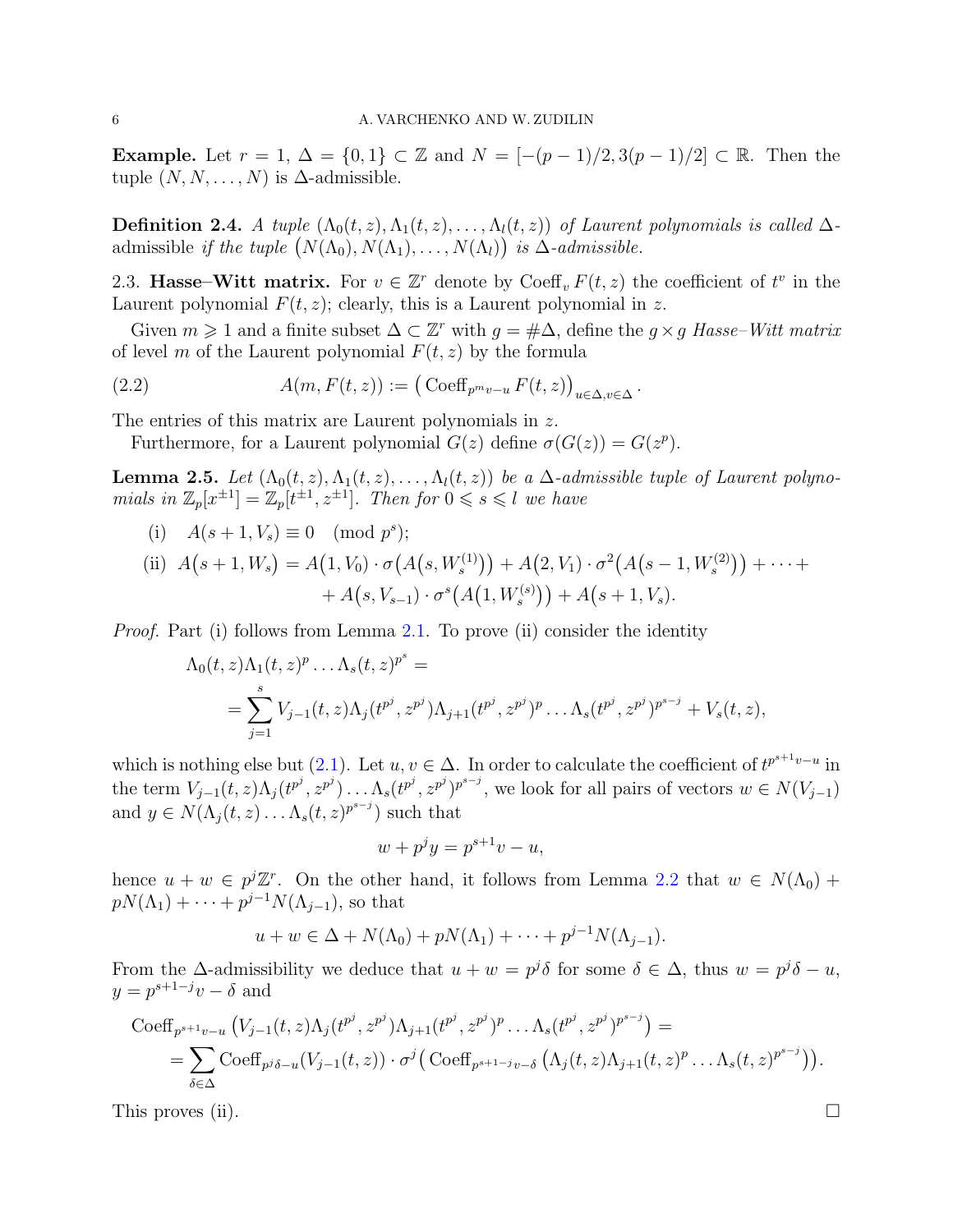Our next results discuss congruences of the type  $F_1(z)F_2(z)^{-1} \equiv G_1(z)G_2(z)^{-1} \pmod{p^s}$ , where  $F_1, F_2, G_1, G_2$  are  $g \times g$  matrices whose entries are Laurent polynomials in z. We consider such congruences when the determinants det  $F_2(z)$  and det  $G_2(z)$  are Laurent polynomials both nonzero modulo p. Using Cramer's rule we write the entries of the inverse matrix  $F_2(z)^{-1}$  in the form  $f_{ij}(z)$  det  $F_2(z)$  for  $f_{ij}(z) \in \mathbb{Z}_p[z^{\pm 1}]$  and do a similar computation for  $G_2(z)$ . This presents the congruence  $F_1(z)F_2(z)^{-1} \equiv G_1(z)G_2(z)^{-1} \pmod{p^s}$  in the form  $F(z) \cdot 1/\det F_2(z) \equiv G(z) \cdot 1/\det G_2(z) \pmod{p^s}$  for some  $g \times g$  matrices F, G with entries in  $\mathbb{Z}_p[z^{\pm 1}]$ , while the latter is nothing else but the congruence  $F(z) \cdot \det G_2(z) \equiv G(z) \cdot \det F_2(z)$  $\pmod{p^s}.$ 

<span id="page-6-0"></span>**Theorem 2.6.** Let  $(\Lambda_0(t, z), \Lambda_1(t, z), \ldots, \Lambda_l(t, z))$  be a  $\Delta$ -admissible tuple of Laurent polynomials in  $\mathbb{Z}_p[x^{\pm 1}] = \mathbb{Z}_p[t^{\pm 1}, z^{\pm 1}].$ 

(i) For  $0 \le s \le l$  we have

$$
A(s+1, \Lambda_0(x)\Lambda_1(x)^p \ldots \Lambda_s(x)^{p^s}) \equiv
$$
  
\n
$$
\equiv A(1, \Lambda_0(x)) \sigma(A(1, \Lambda_1(x))) \ldots \sigma^s(A(1, \Lambda_s(x))) \pmod{p}.
$$

(ii) Assume that the determinants of the matrices  $A(1, \Lambda_i(t, z))$ ,  $i = 0, 1, \ldots, l$ , are Laurent polynomials all nonzero modulo p. Then for  $1 \le s \le l$  the determinant of the  $matrix A(s, \Lambda_1(x)\Lambda_2(x)^p \ldots \Lambda_s(x)^{p^{s-1}})$  is a Laurent polynomial nonzero modulo p and we have modulo  $p^s$ :

$$
A(s+1, \Lambda_0(x)\Lambda_1(x)^p \ldots \Lambda_s(x)^{p^s}) \cdot \sigma(A(s, \Lambda_1(x)\Lambda_2(x)^p \ldots \Lambda_s(x)^{p^{s-1}}))^{-1} \equiv
$$
  

$$
\equiv A(s, \Lambda_0(x)\Lambda_1(x)^p \ldots \Lambda_{s-1}(x)^{p^{s-1}}) \cdot \sigma(A(s-1, \Lambda_1(x)\Lambda_2(x)^p \ldots \Lambda_{s-1}(x)^{p^{s-2}}))^{-1},
$$

where for  $s = 1$  we understand the second factor on the right as the  $g \times g$  identity matrix.

Proof. By Lemma [2.5](#page-5-1) we have

$$
A(s+1, \Lambda_0(x)\Lambda_1(x)^p \dots \Lambda_s(x)^{p^s}) \equiv
$$
  
\n
$$
\equiv A(1, \Lambda_0(x)) \cdot \sigma(A(s, \Lambda_1(x)\Lambda_2(x)^p \dots \Lambda_s(x)^{p^{s-1}})) \pmod{p}.
$$

Iteration gives part (i) of the theorem.

If the determinants of the matrices  $A(1, \Lambda_i(t, z))$ ,  $i = 0, 1, \ldots, l$ , are Laurent polynomials all nonzero modulo  $p$ , then part (i) implies that the determinant

$$
\det A(s, \Lambda_1(x)\Lambda_2(x)^p \ldots \Lambda_s(x)^{p^{s-1}}) \equiv \prod_{j=1}^s \det \sigma^{j-1}(A(1, \Lambda_j(t, z))) \pmod{p},
$$

is a Laurent polynomial nonzero modulo  $p$ . This proves the first statement of part (ii) of the theorem and allows us to consider the inverse matrices in the congruence of part (ii).

We prove part (ii) by induction on s. The case  $s = 1$  follows from part (i). For  $1 < s < l$  we substitute the expressions for  $A(s+1, W_s(x))$  and  $A(s, W_{s-1}(x))$  from part (ii) of Lemma [2.5](#page-5-1)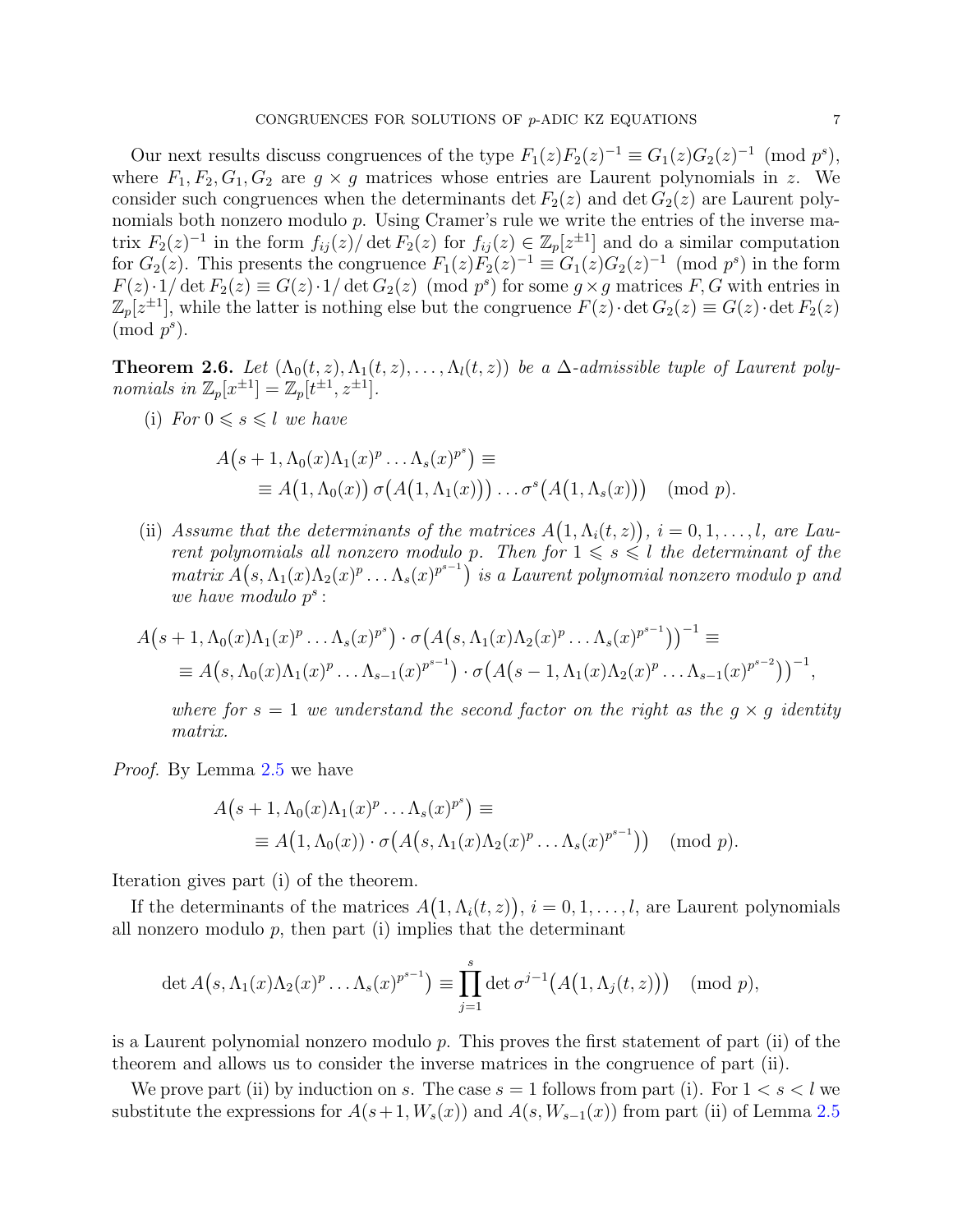into the two sides of the desired congruence:

$$
A(s+1, \Lambda_0(x)\Lambda_1(x)^p \dots \Lambda_s(x)^{p^s}) \cdot \sigma(A(s, \Lambda_1(x)\Lambda_2(x)^p \dots \Lambda_s(x)^{p^{s-1}}))^{-1} =
$$
  
=  $A(1, V_0) + \sum_{j=2}^s A(j, V_{j-1}) \cdot \sigma^j(A(s-j+1, W_s^{(j)})) \cdot \sigma(A(s, W_s^{(1)}))^{-1} +$   
+  $A(s+1, V_s) \cdot \sigma(A(s, W_s^{(1)}))^{-1}$ 

and

$$
A(s, \Lambda_0(x)\Lambda_1(x)^p \ldots \Lambda_{s-1}(x)^{p^{s-1}}) \cdot \sigma(A(s-1, \Lambda_1(x)\Lambda_2(x)^p \ldots \Lambda_{s-1}(x)^{p^{s-2}}))^{-1} =
$$
  
=  $A(1, V_0) + \sum_{j=2}^s A(j, V_{j-1}) \cdot \sigma^j(A(s-j, W_{s-1}^{(j)})) \cdot \sigma(A(s-1, W_{s-1}^{(1)}))^{-1}.$ 

Since we want to compare these two expressions modulo  $p^s$ , the last term in the upper sum containing  $A(s+1, V_s) \equiv 0 \pmod{p^s}$  can be ignored.

Given  $j = 2, \ldots, s$ , we use the inductive hypothesis as follows:

$$
A(s - i + 1, W_s^{(i)}) \cdot \sigma(A(s - i, W_s^{(i+1)}))^{-1} \equiv
$$
  
 
$$
\equiv A(s - i, W_{s-1}^{(i)}) \cdot \sigma(A(s - i - 1, W_{s-1}^{(i+1)}))^{-1} \pmod{p^{s-i}}
$$

for  $i = 1, \ldots, j-1$ . Applying  $\sigma^{i-1}$  to the *i*-th congruence and multiplying them out lead to telescoping products on both sides:

$$
A(s, W_s^{(1)}) \cdot \sigma^{j-1} (A(s - j + 1, W_s^{(j)}))^{-1} \equiv
$$
  
 
$$
\equiv A(s - 1, W_{s-1}^{(1)}) \cdot \sigma^{j-1} (A(s - j, W_{s-1}^{(j)}))^{-1} \pmod{p^{s-j+1}}.
$$

By our assumptions these four matrices are invertible. Therefore, we can invert them to obtain the congruence

<span id="page-7-0"></span>(2.3) 
$$
\sigma^{j-1}(A(s-j+1, W_s^{(j)})) \cdot A(s, W_s^{(1)})^{-1} \equiv \equiv \sigma^{j-1}(A(s-j, W_{s-1}^{(j)})) \cdot A(s-1, W_{s-1}^{(1)})^{-1} \pmod{p^{s-j+1}}.
$$

Since  $A(j, V_{j-1}) \equiv 0 \pmod{p^{j-1}}$ , application of  $\sigma$  to  $(2.3)$  and summation in j of the resulted congruences

$$
A(j, V_{j-1}(x)) \cdot \sigma^j (A(s - j + 1, W_s^{(j)})) \cdot \sigma (A(s, W_s^{(1)}))^{-1} \equiv
$$
  
 
$$
\equiv A(j, V_{j-1}(x)) \cdot \sigma^j (A(s - j, W_{s-1}^{(j)})) \cdot \sigma (A(s - 1, W_{s-1}^{(1)}))^{-1} \pmod{p^s}
$$

completes the proof of part (ii) of the theorem.  $\Box$ 

Corollary 2.7. Under the assumptions of part (ii) of Theorem [2.6](#page-6-0) for  $1 \le s \le l$  we have:

$$
\det A(s+1, \Lambda_0(x)\Lambda_1(x)^p \ldots \Lambda_s(x)^{p^s}) \cdot \det \sigma (A(s-1, \Lambda_1(x)\Lambda_2(x)^p \ldots \Lambda_{s-1}(x)^{p^{s-2}})) \equiv
$$
  

$$
\equiv \det A(s, \Lambda_0(x)\Lambda_1(x)^p \ldots \Lambda_{s-1}(x)^{p^{s-1}}) \cdot \det \sigma (A(s, \Lambda_1(x)\Lambda_2(x)^p \ldots \Lambda_s(x)^{p^{s-1}})) \pmod{p^s}.
$$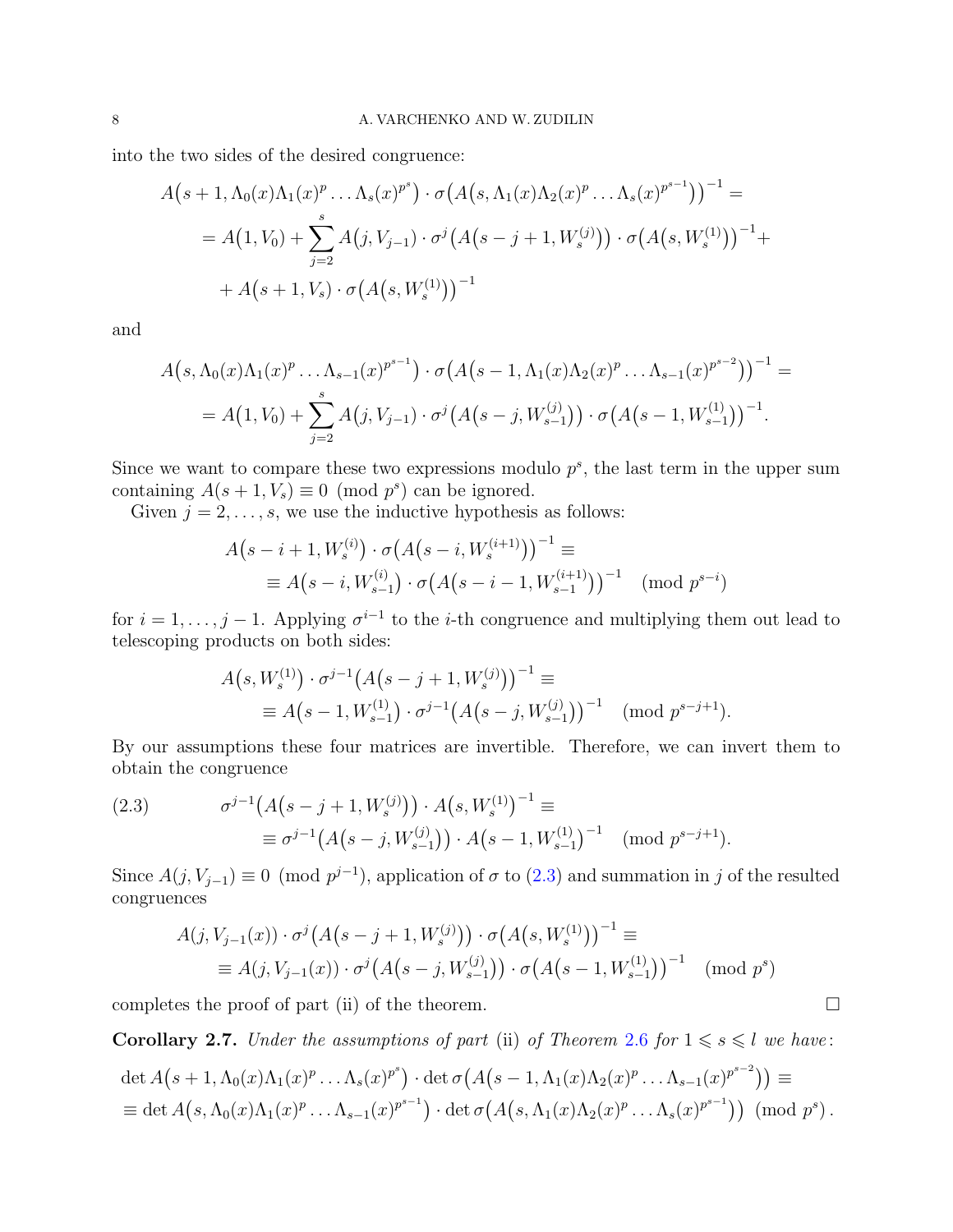<span id="page-8-0"></span>2.4. **Derivatives.** Recall that  $z = (z_1, \ldots, z_n)$ . Denote

$$
D_v = \frac{\partial}{\partial z_v}, \quad v = 1, \dots, n.
$$

Let 
$$
F_1(z)
$$
,  $F_2(z)$ ,  $G_1(z)$ ,  $G_2(z) \in \mathbb{Z}_p[z^{\pm 1}]$  and  $m \ge 1$ . If  
\n
$$
D_v(F_1(z)) \cdot F_2(z) \equiv D_v(G_1(z)) \cdot G_2(z) \pmod{p^s},
$$

then

<span id="page-8-3"></span>(2.4) 
$$
D_v(\sigma^m(F_1(z))) \cdot \sigma^m(F_2(z)) - D_v(\sigma^m(G_1(z))) \cdot \sigma^m(G_2(z)) =
$$

$$
= D_v(F_1(z^{p^m})) \cdot F_2(z^{p^m}) - D_v(G_1(z^{p^m})) \cdot G_2(z^{p^m}) =
$$

$$
= p^m z_v^{p^m - 1} \left( D_v(F_1(z)) \cdot F_2(z) - D_v(G_1(z)) \cdot G_2(z) \right) \Big|_{z \to z^{p^m}} \equiv
$$

$$
\equiv 0 \pmod{p^{s+m}}.
$$

<span id="page-8-1"></span>**Theorem 2.8.** Let  $(\Lambda_0(t, z), \Lambda_1(t, z), \ldots, \Lambda_l(t, z))$  be a  $\Delta$ -admissible tuple of Laurent polynomials in  $\mathbb{Z}_p[x^{\pm 1}] = \mathbb{Z}_p[t^{\pm 1}, z^{\pm 1}]$ . Let  $D = D_v$  for some  $v = 1, \ldots, n$ . Then under assumptions of part (ii) of Theorem [2.6](#page-6-0) we have

<span id="page-8-2"></span>
$$
(2.5) \qquad D\big(\sigma^m\big(A\big(s+1,\Lambda_0\Lambda_1^p\ldots\Lambda_s^{p^s}\big)\big)\big) \cdot \sigma^m\big(A\big(s+1,\Lambda_0\Lambda_1^p\ldots\Lambda_s^{p^s}\big)\big)^{-1} \equiv
$$
\n
$$
\equiv D\big(\sigma^m\big(A\big(s,\Lambda_0\Lambda_1^p\ldots\Lambda_{s-1}^{p^{s-1}}\big)\big)\big) \cdot \sigma^m\big(A\big(s,\Lambda_0\Lambda_1^p\ldots\Lambda_{s-1}^{p^{s-1}}\big)\big)^{-1} \pmod{p^{s+m}}
$$
\nfor all  $x \geq 1, \ldots, n-1 \leq s \leq l$  and  $m \geq 0$ .

for all  $v = 1, \ldots, n, 1 \leq s \leq l$  and  $m \geq 0$ .

*Proof.* First we notice that it is sufficient to establish the congruences [\(2.5\)](#page-8-2) for  $m = 0$ , as the general m case follows from  $(2.4)$ . So, we assume that  $m = 0$  and proceed by induction on  $s \geqslant 0$ . For  $s = 0$  the statement is trivially true.

Consider the case of general  $s$ . Using part (ii) of Lemma  $2.5$  we can write

$$
D(A(s+1, W_s)) A(s+1, W_s)^{-1} =
$$
  
= 
$$
\sum_{j=1}^{s+1} D(A(j, V_{j-1})) \sigma^{j} (A(s-j+1, W_s^{(j)})) A(s+1, W_s)^{-1} +
$$
  
+ 
$$
\sum_{j=1}^{s+1} A(j, V_{j-1}) D(\sigma^{j} (A(s-j+1, W_s^{(j)}))) A(s+1, W_s)^{-1}
$$

and

$$
D(A(s, W_{s-1})) A(s, W_{s-1})^{-1} =
$$
  
= 
$$
\sum_{j=1}^{s} D(A(j, V_{j-1})) \sigma^{j} (A(s - j, W_{s-1}^{(j)})) A(s, W_{s-1})^{-1} +
$$
  
+ 
$$
\sum_{j=1}^{s} A(j, V_{j-1}) D(\sigma^{j} (A(s - j, W_{s-1}^{(j)}))) A(s, W_{s-1})^{-1}.
$$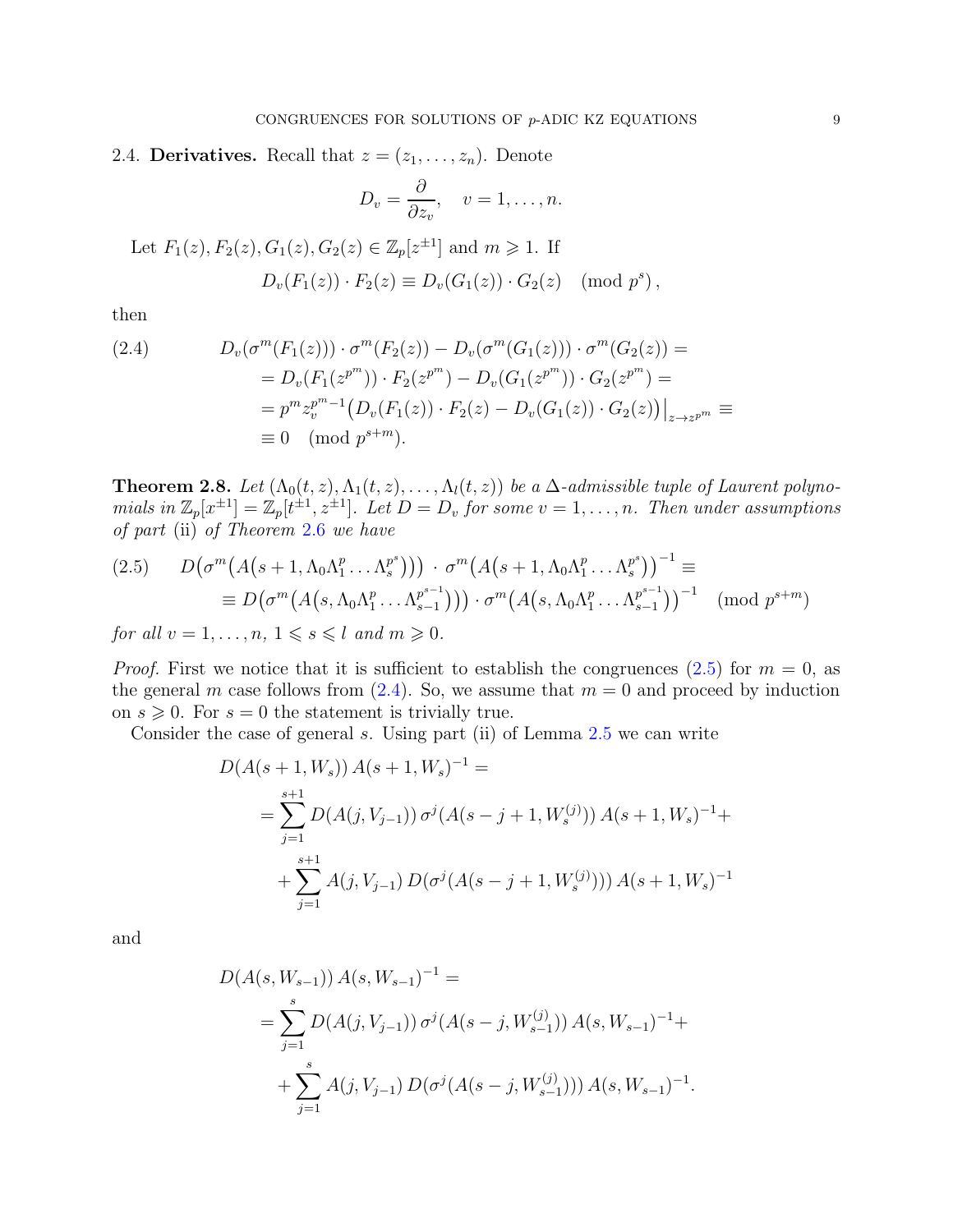The summand corresponding to  $j = s + 1$  in the first expression vanishes modulo  $p^s$ , because  $A(s+1, V_s) \equiv 0 \pmod{p^s}$ , implying that  $D(A(s+1, V_s)) \equiv 0 \pmod{p^s}$ . For the same reason  $D(A(j, V_{j-1})) \equiv 0 \pmod{p^{j-1}}$  more generally; combining this with the congruence

<span id="page-9-0"></span>(2.6) 
$$
\sigma^{j}(A(s-j+1, W_s^{(j)})) A(s+1, W_s)^{-1} \equiv
$$

$$
\equiv \sigma^{j}(A(s-j, W_{s-1}^{(j)})) A(s, W_{s-1})^{-1} \pmod{p^{s-j+1}}
$$

and summing over  $i$  we arrive at

$$
\sum_{j=1}^{s+1} D(A(j, V_{j-1})) \sigma^j(A(s-j+1, W_s^{(j)})) A(s+1, W_s)^{-1} \equiv
$$
  

$$
\equiv \sum_{j=1}^s D(A(j, V_{j-1})) \sigma^j(A(s-j, W_{s-1}^{(j)})) A(s, W_{s-1})^{-1} \pmod{p^s}.
$$

Here [\(2.6\)](#page-9-0) follows from [\(2.3\)](#page-7-0), in which we take  $j+1$  and  $s+1$  for j and s and use  $W_s =$  $\Lambda_0 \Lambda_1^p$  $y_1^p \ldots \Lambda_s^{p^s}$  $s^s$  instead of  $W_{s+1}^{(1)} = \Lambda_1 \Lambda_2^p$  $p_2^p \ldots \Lambda_{s+1}^{p^s}.$ 

To match the other sums we recall the inductive hypothesis in the form

<span id="page-9-1"></span>(2.7) 
$$
D(\sigma^{j}(A(s-j+1, W_s^{(j)}))) \sigma^{j}(A(s-j+1, W_s^{(j)}))^{-1} \equiv
$$

$$
\equiv D(\sigma^{j}(A(s-j, W_{s-1}^{(j)}))) \sigma^{j}(A(s-j, W_{s-1}^{(j)}))^{-1} \pmod{p^s}
$$

and notice that both sides in  $(2.7)$  are congruent to zero modulo  $p<sup>j</sup>$  by formula  $(2.4)$ . Therefore, multiplying congruences  $(2.7)$  and  $(2.6)$  (in this order!) we obtain

$$
D(\sigma^{j}(A(s-j+1, W_s^{(j)}))) A(s+1, W_s)^{-1} \equiv
$$
  
\n
$$
\equiv D(\sigma^{j}(A(s-j, W_{s-1}^{(j)}))) A(s, W_{s-1})^{-1} \pmod{p^s};
$$

then multiplying both sides of this congruence by  $A(j, V_{j-1})$  from the left and summing over  $j$  we deduce

$$
\sum_{j=1}^{s} A(j, V_{j-1}) D(\sigma^{j}(A(s-j+1, W_s^{(j)}))) A(s+1, W_s)^{-1} \equiv
$$
  

$$
\equiv \sum_{j=1}^{s} A(j, V_{j-1}) D(\sigma^{j}(A(s-j, W_{s-1}^{(j)}))) A(s, W_{s-1})^{-1} \pmod{p^s}.
$$

This completes the proof of the theorem.

There are similar congruences for higher order derivatives of the matrices  $A(s + 1, W_s)$ . We restrict ourselves with the second order derivatives.

<span id="page-9-3"></span>**Theorem 2.9.** Let  $(\Lambda_0(t, z), \Lambda_1(t, z), \ldots, \Lambda_l(t, z))$  be a  $\Delta$ -admissible tuple of Laurent polynomials in  $\mathbb{Z}_p[x^{\pm 1}] = \mathbb{Z}_p[t^{\pm 1}, z^{\pm 1}]$ . Then under assumptions of part (ii) of Theorem [2.6](#page-6-0) we have

<span id="page-9-2"></span>
$$
(2.8) \qquad D_u(D_v(A(s+1, \Lambda_0\Lambda_1^p \dots \Lambda_s^{p^s}))) \cdot A(s+1, \Lambda_0\Lambda_1^p \dots \Lambda_s^{p^s})^{-1} \equiv
$$
  

$$
\equiv D_u(D_v(A(s, \Lambda_0\Lambda_1^p \dots \Lambda_{s-1}^{p^{s-1}}))) \cdot A(s, \Lambda_0\Lambda_1^p \dots \Lambda_{s-1}^{p^{s-1}})^{-1} \pmod{p^{s+2m}}
$$

for all  $1 \leq u, v \leq n$  and  $s \geq 0$ .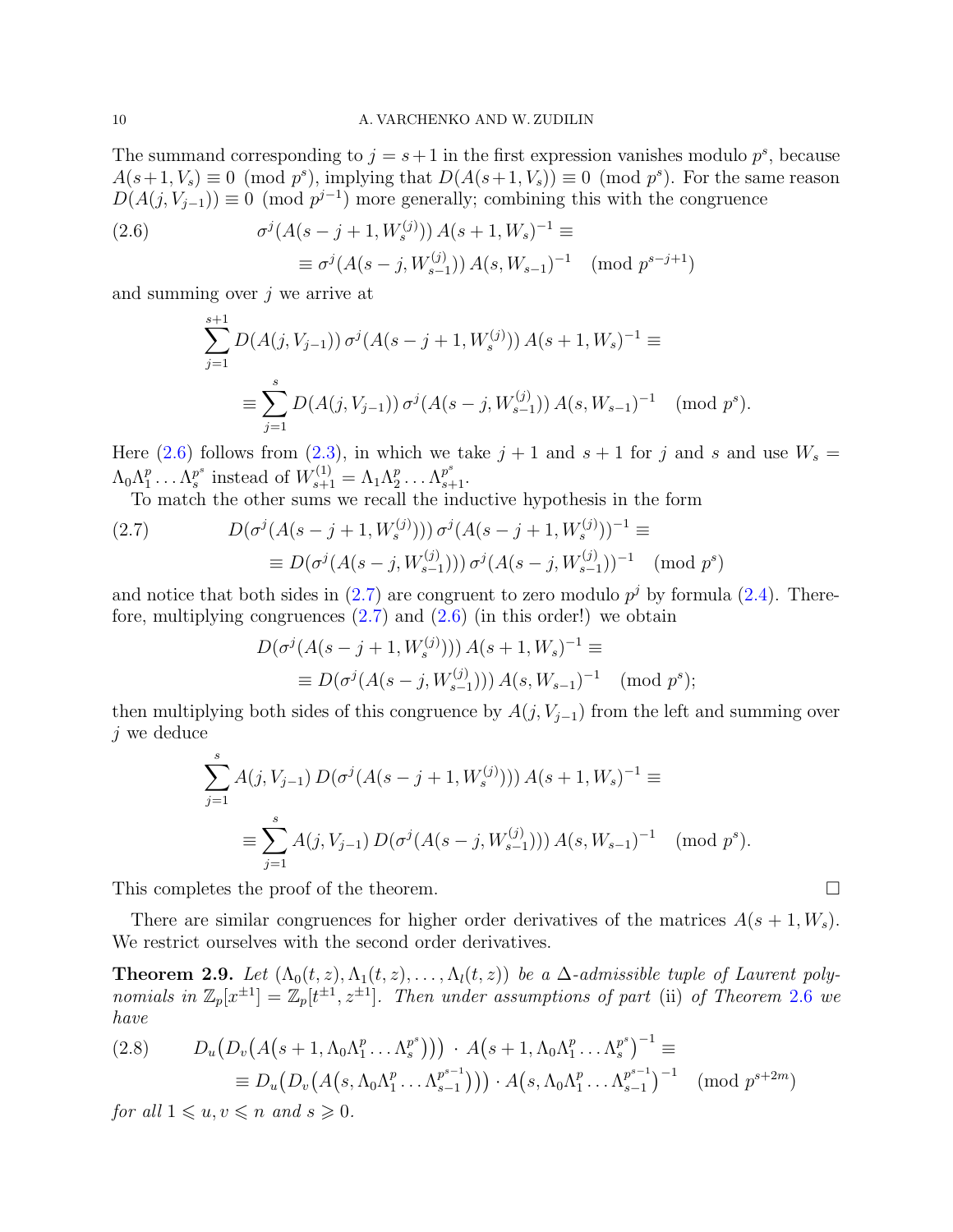*Proof.* Notice that, for an invertible matrix  $F(z)$  and a derivation D, we have  $D(F^{-1}) =$  $-F^{-1} D(F) F^{-1}.$ 

We apply the derivation  $D_u$  to congruence [\(2.5\)](#page-8-2) with  $D = D_v$  and  $m = 0$ :

$$
D_u(D_v(A(s+1,...))) A(s+1,...)^{-1} - D_v(A(s+1,...)) A(s+1,...)^{-1} D_u(A(s+1,...)) A(s+1,...)^{-1} \equiv
$$
  
= 
$$
D_u(D_v(A(s,...))) A(s,...)^{-1} -
$$
  
- 
$$
D_v(A(s,...)) A(s,...)^{-1} D_u(A(s,...)) A(s,...)^{-1} \pmod{p^s},
$$

where we write  $A(s+1,...)$  and  $A(s,...)$  for

$$
A(s+1, \Lambda_0 \Lambda_1^p \ldots \Lambda_s^{p^s})
$$
 and  $A(s, \Lambda_0 \Lambda_1^p \ldots \Lambda_{s-1}^{p^{s-1}}).$ 

It remains to apply [\(2.5\)](#page-8-2) with  $D = D_u$  and  $D = D_v$  and  $m = 0$  to see that the second terms on both sides agree modulo  $p^s$ . After their cancellation we are left with the required congruences in  $(2.8)$ .

### 3. Convergence

<span id="page-10-1"></span><span id="page-10-0"></span>3.1. Infinite tuples. Let  $\Lambda = (\Lambda_0(x), \Lambda_1(x), \Lambda_2(x), \dots)$  be an infinite  $\Delta$ -admissible tuple of Laurent polynomials in  $\mathbb{Z}_p[x^{\pm 1}]$  with only finitely many distinct elements. Thus there is a finite set  $\{F_1(x), \ldots, F_f(x)\} \subset \mathbb{Z}_p[x^{\pm 1}] = \mathbb{Z}_p[t^{\pm 1}, z^{\pm 1}]$  of distinct Laurent polynomials such that for any j there is a unique  $1 \leq i_j \leq f$  with  $\Lambda_j(x) = F_{i_j}(x)$ .

**Definition 3.1.** The  $\Delta$ -admissible tuple  $\Lambda$  is called nondegenerate, if for any  $i = 1, \ldots, f$ , the Laurent polynomial det  $A(1, F_i(x)) \in \mathbb{Z}_p[z^{\pm 1}]$  is nonzero modulo p.

Recall the notation:

$$
W_s(x) = \Lambda_0(x)\Lambda_1(x)^p \dots \Lambda_s(x)^{p^s}, \quad W_s^{(j)}(x) = \Lambda_j(x)\Lambda_{j+1}(x)^p \dots \Lambda_s(x)^{p^{s-j}}.
$$

If a  $\Delta$ -admissible tuple  $\Lambda$  is nondegenerate, then for any  $0 \leq j \leq s$ , the Laurent polynomials  $\det A(s-j+1,W_s^{(j)}(x)) \in \mathbb{Z}_p[z^{\pm 1}]$  are not congruent to zero modulo p and we may consider congruences involving the inverse matrices  $A(s-j+1, W_s^{(j)}(x))^{-1}$ .

<span id="page-10-2"></span>3.2. **Domain of convergence.** Recall that  $z = (z_1, \ldots, z_n)$ . Denote

$$
\mathfrak{D} = \{ z \in \mathbb{Z}_p^n \mid |\det A(1, F_i(t, z))|_p = 1, \ i = 1, \dots, f \}.
$$

**Lemma 3.2.** For any  $0 \leq j \leq s$  and  $a \in \mathfrak{D}$  we have

$$
\big|\det A(s-j+1,W^{(j)}_s(t,a))\big|_p=1.
$$

**Corollary 3.3.** All entries of  $A(s - j + 1, W_s^{(j)}(t, z))$ <sup>-1</sup> are rational functions in z regular on  $\mathfrak{D}$ . For every  $a \in \mathfrak{D}$  all entries of  $A(s-j+1, W_s^{(j)}(t, a))$  and  $A(s-j+1, W_s^{(j)}(t, a))^{-1}$ are elements of  $\mathbb{Z}_p$ .

 $\Box$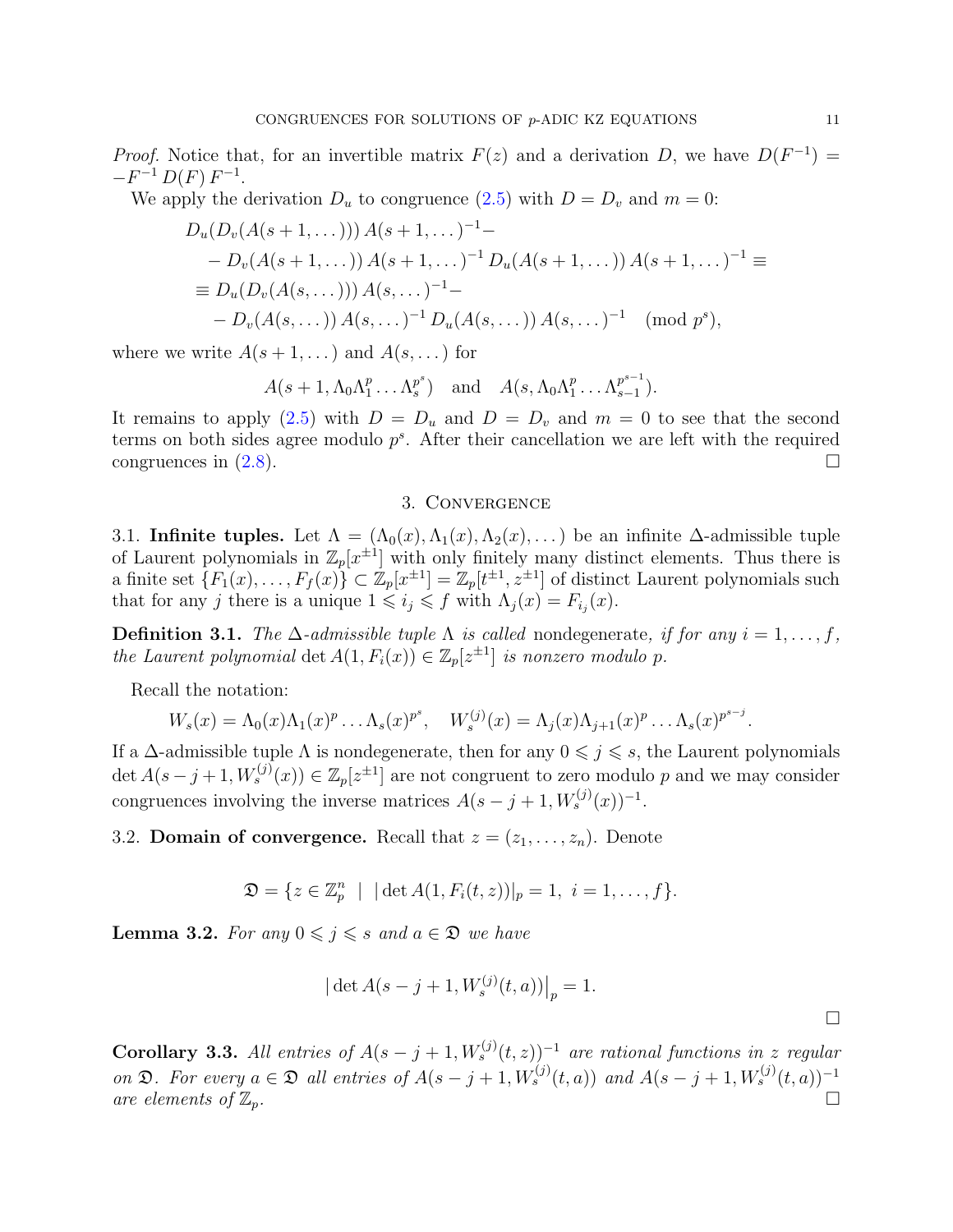<span id="page-11-4"></span>**Theorem 3.4.** Let  $\Lambda = (\Lambda_0(x), \Lambda_1(x), \Lambda_2(x), ...)$  be an infinite nondegenerate  $\Delta$ -admissible tuple. Consider the sequence of  $g \times g$  matrices

<span id="page-11-0"></span>(3.1) 
$$
\left(A(s+1, W_s(t, z)) \cdot \sigma(A(s, W_s^{(1)}(t, z)))^{-1}\right)_{s \geq 0}
$$

whose entries are rational functions in z regular on the domain  $\mathfrak{D}$ . This sequence uniformly converges on  $\mathfrak{D}$  as  $s \to \infty$  to an analytic  $g \times g$  matrix with values in  $\mathbb{Z}_p$ . Denote this matrix by  $\mathcal{A}_{\Lambda}(z)$ . For  $a \in \mathfrak{D}$  we have

<span id="page-11-1"></span>(3.2) 
$$
\left| \det \mathcal{A}_{\Lambda}(a) \right|_{p} = 1
$$

and the matrix  $A_\Lambda(a)$  is invertible.

*Proof.* By part (i) of Theorem [2.6](#page-6-0) we have  $|\det \sigma(A(s, W_s^{(1)}(t, a)))|_p = 1$  for  $a \in \mathfrak{D}$ . Hence  $A(s+1,W_s(t,z)) \cdot \sigma(A(s,W_s^{(1)}(t,z)))^{-1}$  is a matrix of rational functions in z regular on  $\mathfrak{D}$ . Moreover, if  $a \in \mathfrak{D}$ , then every entry of this matrix is an element of  $\mathbb{Z}_p$ . The uniform convergence on  $\mathfrak D$  of the sequence  $(3.1)$  is a corollary of part  $(2)$  of Theorem [2.6.](#page-6-0) Equation  $(3.2)$  follows from part (i) of Theorem [2.6.](#page-6-0) The theorem is proved.

<span id="page-11-2"></span>**Theorem 3.5.** Let  $\Lambda = (\Lambda_0(x), \Lambda_1(x), \Lambda_2(x), ...)$  be an infinite nondegenerate  $\Delta$ -admissible tuple, and  $D = D_v$ ,  $v = 1, ..., n$ . Given  $m \geq 0$  consider the sequence of  $g \times g$  matrices

$$
\left(D\big(\sigma^m\big(A\big(s+1,W_s(x)\big)\big)\big)\cdot \sigma^m\big(A\big(s+1,W_{s+1}(x)\big)\big)^{-1}\right)_{s\geq 0}
$$

whose entries are rational functions in z regular on the domain  $\mathfrak{D}$ . This sequence uniformly converges on  $\mathfrak{D}$  as  $s \to \infty$  to an analytic  $g \times g$  matrix with values in  $\mathbb{Z}_p$ . Denote this matrix by  $\mathcal{A}_{\Lambda,D\sigma^m}(z)$ .

*Proof.* The theorem is a corollary of Theorem [2.8.](#page-8-1)

<span id="page-11-3"></span>**Theorem 3.6.** Let  $\Lambda = (\Lambda_0(x), \Lambda_1(x), \Lambda_2(x), ...)$  be an infinite nondegenerate  $\Delta$ -admissible tuple. Given  $1 \leq u, v \leq k$ , consider the sequence of  $g \times g$  matrices

$$
(D_u(D_v(A(s+1, W_s(x)))) \cdot A(s+1, W_{s+1}(x))^{-1})_{s \ge 0}
$$

whose entries are rational functions in z regular on the domain  $\mathfrak{D}$ . This sequence uniformly converges on  $\mathfrak{D}$  as  $s \to \infty$  to an analytic  $g \times g$  matrix with values in  $\mathbb{Z}_p$ . Denote this matrix by  $\mathcal{A}_{\Lambda,D_uD_v}(z)$ .

*Proof.* The theorem is a corollary of Theorem [2.9.](#page-9-3)

Let  $\Lambda = (\Lambda_0(x), \Lambda_1(x), \Lambda_2(x), \dots)$  be an infinite nondegenerate  $\Delta$ -admissible tuple. Let  $1 \leq u, v \leq n$ . Consider the  $g \times g$  matrix valued functions  $\mathcal{A}_{\Lambda, \frac{\partial}{\partial z_u} \sigma^0}(z)$ ,  $\mathcal{A}_{\Lambda, \frac{\partial}{\partial z_v} \sigma^0}(z)$  in Theorem [3.5](#page-11-2) and denote them by  $\mathcal{A}_u(z)$ ,  $\mathcal{A}_v(z)$ , respectively. Consider the  $g \times g$  matrix valued function  $\mathcal{A}_{\Lambda,\frac{\partial}{\partial z_u}}(z)$  in Theorem [3.6](#page-11-3) and denote it by  $\mathcal{A}_{u,v}(z)$ . All the three functions are analytic on D.

<span id="page-11-5"></span>Lemma 3.7. We have

$$
\frac{\partial}{\partial z_u} \mathcal{A}_v = \mathcal{A}_{u,v} - \mathcal{A}_v \mathcal{A}_u \,.
$$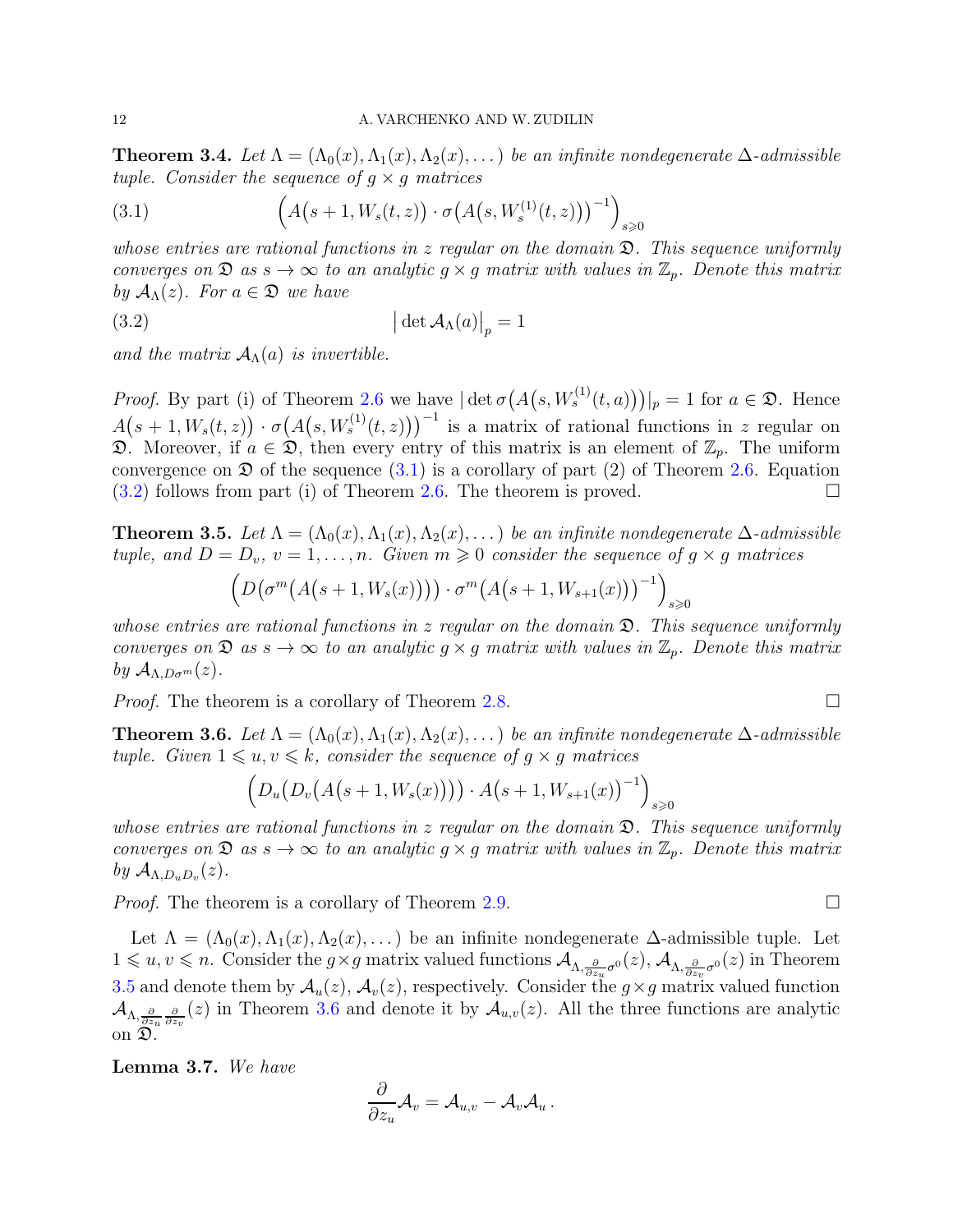Proof. The lemma follows from the formula

$$
\frac{\partial}{\partial z_u} \left( \frac{\partial A}{\partial z_v} \cdot A^{-1} \right) = \frac{\partial^2 A}{\partial z_u \partial z_v} \cdot A^{-1} - \frac{\partial A}{\partial z_v} \cdot A^{-1} \cdot \frac{\partial A}{\partial z_v} \cdot A^{-1}.
$$

# 4. KZ equations

<span id="page-12-1"></span><span id="page-12-0"></span>4.1. KZ equations. Let g be a simple Lie algebra with an invariant scalar product. The Casimir element is  $\Omega = \sum_i h_i \otimes h_i \in \mathfrak{g} \otimes \mathfrak{g}$ , where  $(h_i) \subset \mathfrak{g}$  is an orthonormal basis. Let  $V = \otimes_{i=1}^n V_i$  be a tensor product of **g**-modules,  $\kappa \in \mathbb{C}^\times$  a nonzero number. The KZ equations is the system of differential equations on a V-valued function  $I(z_1, \ldots, z_n)$ ,

$$
\frac{\partial I}{\partial z_i} = \frac{1}{\kappa} \sum_{j \neq i} \frac{\Omega_{i,j}}{z_i - z_j} I, \qquad i = 1, \dots, n,
$$

where  $\Omega_{i,j} : V \to V$  is the Casimir operator acting in the *i*th and *j*th tensor factors, see  $[KZ, EFK].$  $[KZ, EFK].$  $[KZ, EFK].$  $[KZ, EFK].$ 

This system is a system of Fuchsian first order linear differential equations. The equations are defined on the complement in  $\mathbb{C}^n$  to the union of all diagonal hyperplanes.

The object of our discussion is the following particular case. Let  $n = 2g + 1$  be an odd positive integer. We consider the following system of differential and algebraic equations for a column *n*-vector  $I = (I_1, \ldots, I_n)$  depending on variables  $z = (z_1, \ldots, z_n)$ :

<span id="page-12-2"></span>(4.1) 
$$
\frac{\partial I}{\partial z_i} = \frac{1}{2} \sum_{j \neq i} \frac{\Omega_{ij}}{z_i - z_j} I, \quad i = 1, ..., n, \qquad I_1 + \cdots + I_n = 0,
$$

where  $z = (z_1, \ldots, z_n)$ , the  $n \times n$ -matrices  $\Omega_{ij}$  have the form

$$
\Omega_{ij} = \begin{pmatrix} \vdots & \vdots & \vdots \\ \vdots & \ddots & 1 & \cdots \\ \vdots & \vdots & \vdots \\ \vdots & \ddots & \vdots & \ddots \\ \vdots & \vdots & \vdots & \vdots \end{pmatrix},
$$

and all other entries are zero. This joint system of *differential and algebraic equations* will be called the system of KZ equations in this paper.

<span id="page-12-3"></span>For  $i = 1, \ldots, n$  denote

(4.2) 
$$
H_i(z) = \frac{1}{2} \sum_{j \neq i} \frac{\Omega_{ij}}{z_i - z_j}, \qquad \nabla_i^{KZ} = \frac{\partial}{\partial z_i} - H_i(z), \qquad i = 1, \ldots, n.
$$

The linear operators  $H_i(z)$  are called the Gaudin Hamiltonians. The KZ equations can be written as the system of equations,

$$
\nabla_i^{KZ} I = 0, \quad i = 1, ..., n, \qquad I_1 + \cdots + I_n = 0.
$$

System  $(4.1)$  is the system of the differential KZ equations with parameter  $\kappa = 2$  associated with the Lie algebra  $\mathfrak{sl}_2$  and the subspace of singular vectors of weight  $2g - 1$  of the tensor power  $(\mathbb{C}^2)^{\otimes (2g+1)}$  of two-dimensional irreducible  $\mathfrak{sl}_2$ -modules, up to a gauge transformation, see this example in [\[V2,](#page-23-8) Section 1.1].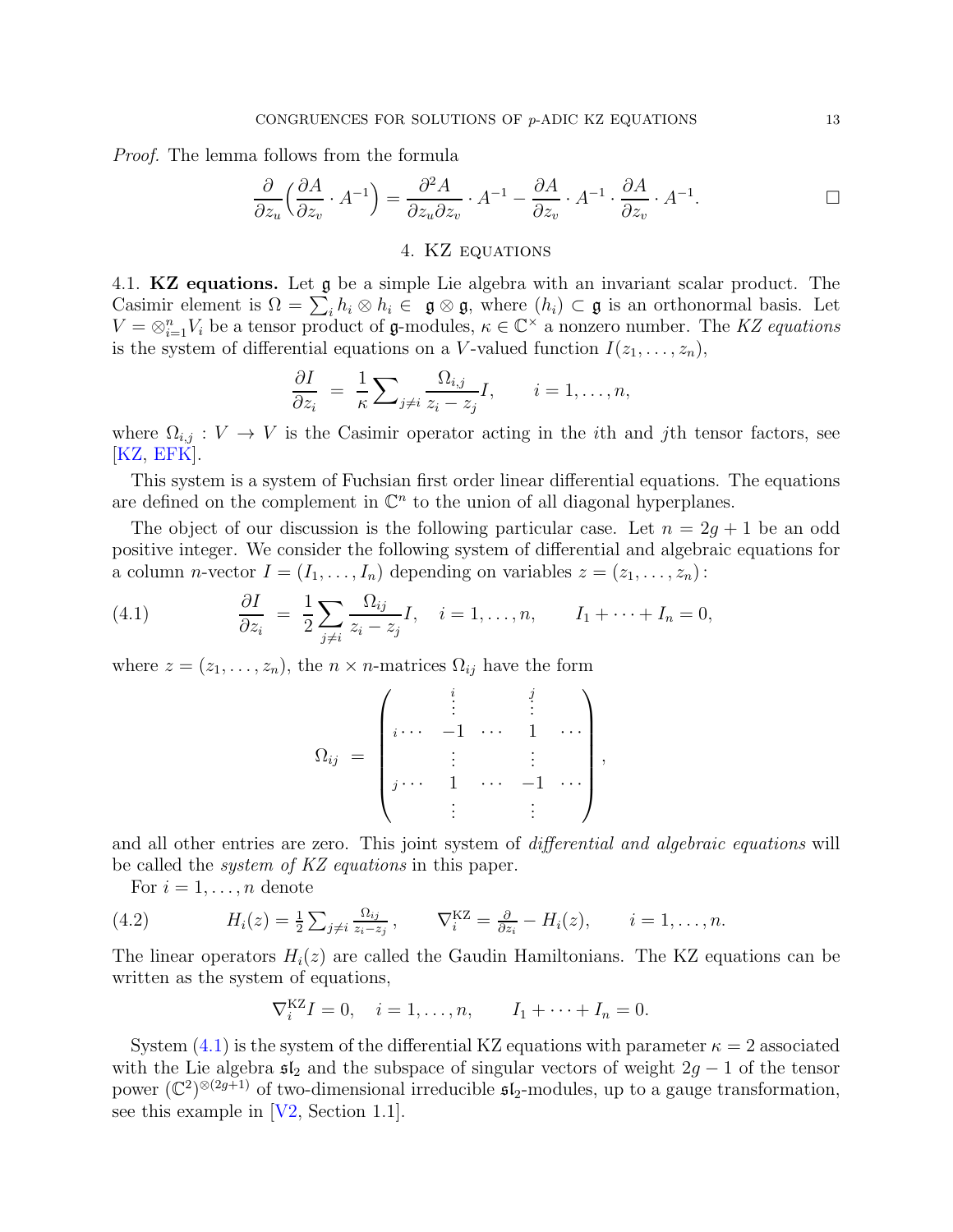### <span id="page-13-0"></span>4.2. **Solutions over C.** Define the *master function*

<span id="page-13-2"></span>
$$
\Phi(t,z) = (t-z_1)^{-1/2} \dots (t-z_n)^{-1/2}
$$

and the column n-vector

(4.3) 
$$
I^{(C)}(z) = (I_1, ..., I_n) := \int_C \left( \frac{\Phi(t, z)}{t - z_1}, ..., \frac{\Phi(t, z)}{t - z_n} \right) dt,
$$

where  $C \subset \mathbb{C} - \{z_1, \ldots, z_n\}$  is a contour on which the integrand takes its initial value when t encircles C.

**Theorem 4.1** (cf. [\[V5\]](#page-24-0)). The function  $I^{(C)}(z)$  is a solution of system [\(4.1\)](#page-12-2).

This theorem is a very particular case of the results in [\[SV1\]](#page-23-7).

Proof. The theorem follows from Stokes' theorem and the two identities:

<span id="page-13-3"></span>(4.4) 
$$
-\frac{1}{2}\left(\frac{\Phi(t,z)}{t-z_1}+\cdots+\frac{\Phi(t,z)}{t-z_n}\right) = \frac{\partial \Phi}{\partial t}(t,z),
$$

<span id="page-13-4"></span>(4.5) 
$$
\left(\frac{\partial}{\partial z_i} - \frac{1}{2} \sum_{j \neq i} \frac{\Omega_{i,j}}{z_i - z_j} \right) \left(\frac{\Phi(t,z)}{t-z_1}, \dots, \frac{\Phi(t,z)}{t-z_n} \right) = \frac{\partial \Psi^i}{\partial t}(t,z),
$$

where  $\Psi^{i}(t, z)$  is the column *n*-vector  $(0, \ldots, 0, -\frac{\Phi(t, z)}{t-z)}$  $\frac{\rho(t,z)}{t-z_i}, 0, \ldots, 0)$  with the nonzero element at the *i*-th place.  $\Box$ 

**Theorem 4.2** (cf.  $[V1, \text{Formula } (1.3)]$ ). All solutions of system  $(4.1)$  have this form. Namely, the complex vector space of solutions of the form  $(4.3)$  is  $(n-1)$ -dimensional.

# <span id="page-13-1"></span>4.3. Solutions as vectors of first derivatives. Consider the hyperelliptic integral

$$
T(z) = T^{(C)}(z) = \int_C \Phi(t, z) dt.
$$

Then

$$
I^{(C)}(z) = 2\left(\frac{\partial T^{(C)}}{\partial z_1}, \ldots, \frac{\partial T^{(C)}}{\partial z_n}\right).
$$

Denote  $\nabla T = \left(\frac{\partial T}{\partial x_i}\right)$  $\frac{\partial T}{\partial z_1},\ldots,\frac{\partial T}{\partial z_r}$  $\partial z_n$ ). Then the column gradient vector of the function  $T(z)$  satisfies the following system of (KZ) equations

$$
\nabla_i^{KZ}\nabla T=0, \quad i=1,\ldots,n, \qquad \frac{\partial T}{\partial z_1}+\cdots+\frac{\partial T}{\partial z_n}=0.
$$

This is a system of second order linear differential equations on the function  $T(z)$ .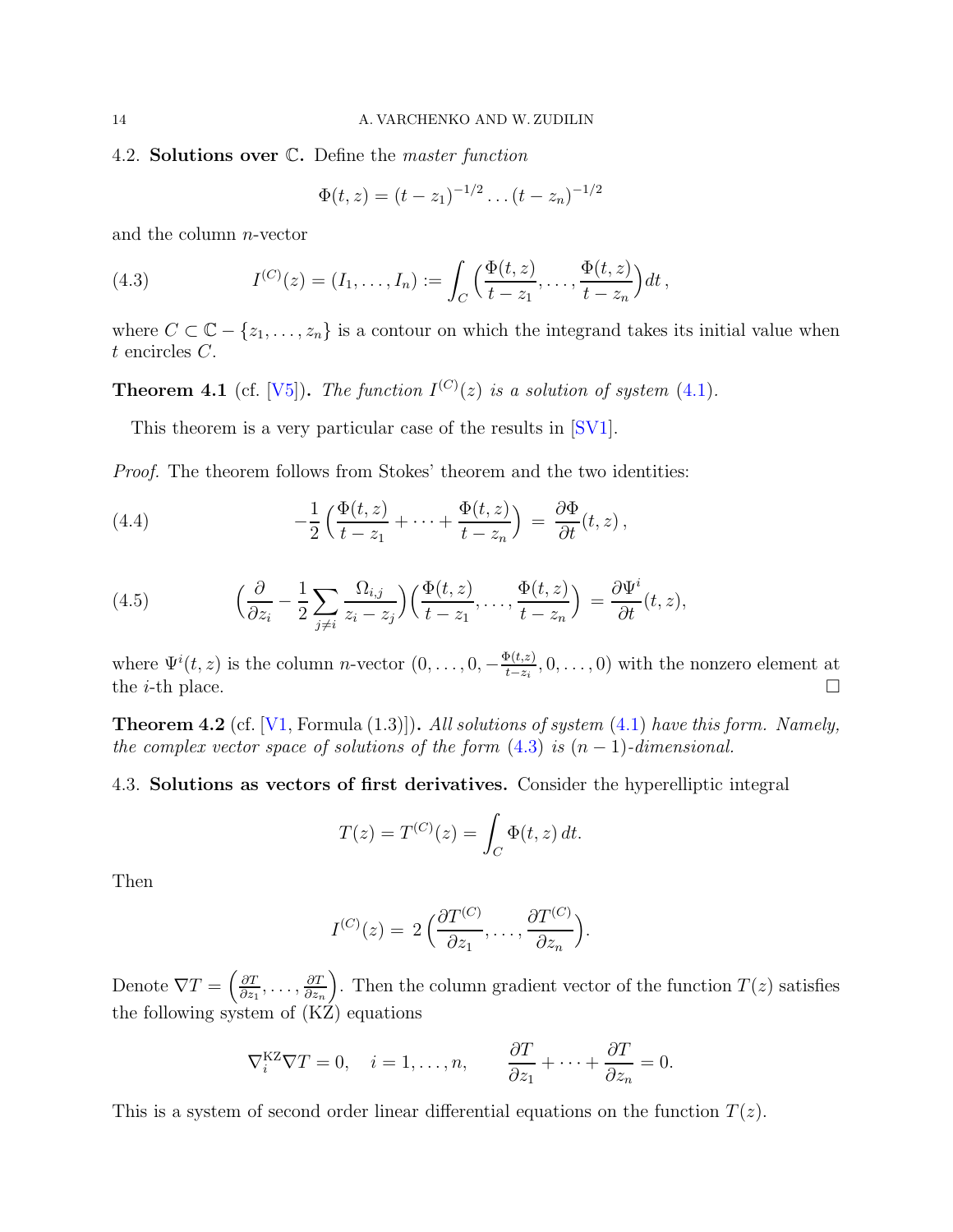.

# <span id="page-14-0"></span>4.4. Solutions modulo  $p^s$ . For an integer  $s \geq 1$  define the *master polynomial*

$$
\Phi_s(t, z) = ((t - z_1) \dots (t - z_n))^{(p^s - 1)/2}
$$

Recall that  $n = 2g + 1$ . For  $\ell = 1, \ldots, g$  define the column *n*-vector

$$
I_{s,\ell}(z)=(I_{s,\ell,1},\ldots,I_{s,\ell,n})
$$

as the coefficient of  $t^{\ell p^{s}-1}$  in the column *n*-vector of polynomials

$$
\left(\frac{\Phi_s(t,z)}{t-z_1},\ldots,\frac{\Phi_s(t,z)}{t-z_n}\right).
$$

Notice that  $\deg_t \frac{\Phi_s(t,z)}{t-z_i}$  $\frac{\Phi(s(t,z))}{t-z_i} = (2g+1)\frac{p^s-1}{2} - 1.$  If  $\ell \notin \{1,\ldots,g\}$ , then  $\frac{\Phi_s(t,z)}{t-z_i}$  does not have the monomial  $t^{\ell p^{s}-1}$ .

<span id="page-14-3"></span>**Theorem 4.3** ([\[V5\]](#page-24-0)). The column n-vector  $I_{s,\ell}(z)$  of polynomials in z is a solution of system  $(4.1)$  modulo  $p^s$ .

The column *n*-vectors  $I_{s,\ell}(z)$ ,  $\ell = 1, \ldots, g$ , were called in [\[V5\]](#page-24-0) the p<sup>s</sup>-hypergeometric solutions of the KZ equations [\(4.1\)](#page-12-2).

*Proof.* We have the following modifications of identities  $(4.4)$ ,  $(4.5)$ :

$$
\frac{p^s - 1}{2} \left( \frac{\Phi_s(t, z)}{t - z_1} + \dots + \frac{\Phi_s(t, z)}{t - z_n} \right) = \frac{\partial \Phi_s}{\partial t}(t, z),
$$

$$
\left( \frac{\partial}{\partial z_i} + \frac{p^s - 1}{2} \sum_{j \neq i} \frac{\Omega_{i,j}}{z_i - z_j} \right) \left( \frac{\Phi_s(t, z)}{t - z_1}, \dots, \frac{\Phi_s(t, z)}{t - z_n} \right) = \frac{\partial \Psi_s^i}{\partial t}(t, z),
$$

where  $\Psi_s^i(t, z)$  is the column *n*-vector  $(0, \ldots, 0, -\frac{\Phi_s(t, z)}{t - z_i})$  $\frac{t^2 s(t,z)}{t-z_i}, 0, \ldots, 0)$  with the nonzero element at the *i*-th place. Theorem [4.3](#page-14-3) follows from these identities.  $\square$ 

Consider the  $n \times g$  matrix

$$
I_s(z) = (I_{s,1},\ldots,I_{s,g}) = (I_{s,\ell,i})_{\ell=1,\ldots,g}^{i=1,\ldots,n},
$$

where  $I_{s,\ell,i}$  stays at the  $\ell$ -th column and i-th row. The matrix  $I_s(z)$  satisfies the KZ equations,

 $\nabla_i^{KZ} I_s(z) = 0, \quad i = 1, \dots, n, \qquad I_{s,\ell,1} + \dots + I_{s,\ell,n}(z) = 0, \quad \ell = 1, \dots, g,$ 

<span id="page-14-1"></span>modulo 
$$
p^s
$$
.

### <span id="page-14-4"></span>5. Congruences for solutions of KZ equations

<span id="page-14-2"></span>5.1. Congruences for Hasse–Witt matrices of KZ equations. Let  $p > 2g + 1$ ,

(5.1) 
$$
\Delta = \{1, ..., g\} \subset \mathbb{Z}, \qquad N = [0, gp + (p - 1)/2 - g] \subset \mathbb{R}.
$$

**Lemma 5.1.** The infinite tuple  $(N, N, ...)$  is  $\Delta$ -admissible, see Definition [2.3](#page-4-4).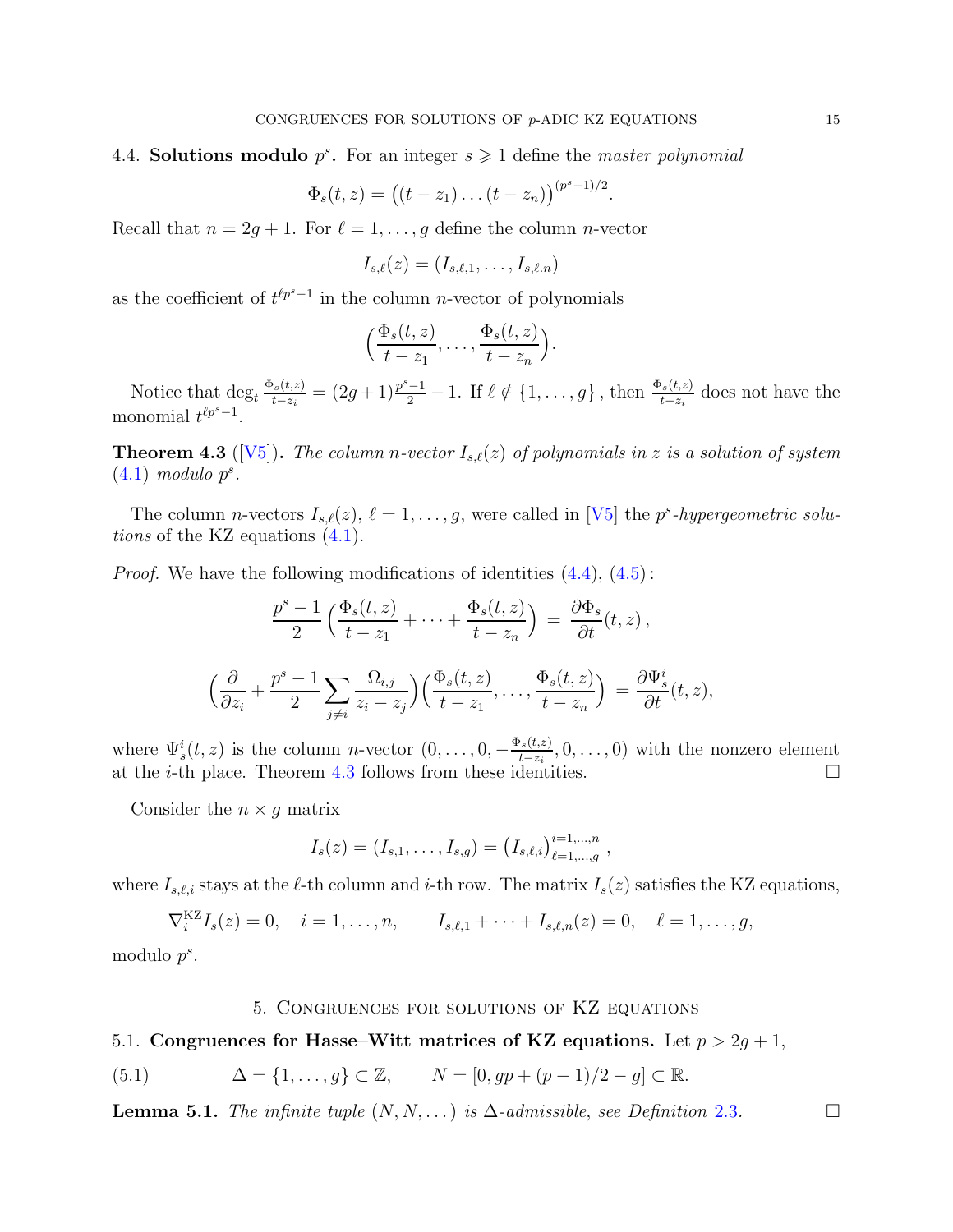Denote

$$
F(t,z) := \Phi_1(t,z) = ((t-z_1)\dots(t-z_n))^{(p-1)/2}.
$$

The Newton polytope of  $F(t, z)$  with respect to variable t is the interval  $N = [0, gp + (p-1)/2 - g]$ , see [\(5.1\)](#page-14-4), and

$$
\Phi_s(t, z) = F(t, z) \cdot F(t, z)^p \dots F(t, z)^{p^{s-1}}
$$
.

The infinite tuple  $(F(t, z), F(t, z), \dots)$  is  $\Delta$ -admissible, see Definition [2.4.](#page-5-2)

For  $s \geq 1$  consider the Hasse–Witt  $q \times q$  matrix

$$
A(s, \Phi_s(t, z)) = (\operatorname{Coeff}_{p^s v - u}(\Phi_s(t, z)))_{u, v=1,\dots,g},
$$

see  $(2.2)$ . The entries of this matrix are polynomials in z.

<span id="page-15-0"></span>**Theorem 5.2.** The polynomial det  $A(1, F(t, z))$  is nonzero modulo p.

*Proof.* Consider the lexicographical ordering of monomials  $z_1^{d_1} \ldots z_{2g+1}^{d_{2g+1}}$ . We have  $z_1 > \cdots > z_{2g+1}$  $z_{2g+1}$  and so on. For a nonzero Laurent polynomial  $f(z) = \sum_{d_1,\dots,d_{2g+1}} a_{d_1,\dots,d_{2g+1}} z_1^{d_1} \dots z_{2g+1}^{d_{2g+1}}$  $_{2g+1}$ with coefficients in Z, the nonzero summand  $a_{d_1,...,d_{2g+1}}z_1^{d_1} \ldots z_{2g+1}^{d_{2g+1}}$  with the largest monomial  $z_1^{d_1} \ldots z_{2g+1}^{d_{2g+1}}$  is called the leading term of  $f(z)$ .

If  $f(z)$  and  $g(z)$  are two nonzero Laurent polynomials, then the leading term of  $f(z)g(z)$ equals the product of the leading terms of  $f(z)$  and  $g(z)$ .

Denote  $A(1, F(t, z)) =: (A_{u,v}(z))_{u,v=1,\dots,q}$ .

**Lemma 5.3.** If  $p > 2g + 1$ , the leading term of  $A_{u,v}(z)$  equals

$$
\pm \binom{(p-1)/2}{v-u} (z_1 z_2 \dots z_{2g+1-2v})^{(p-1)/2} / z_{2g+1-2v}^{v-u}, \quad \text{if } v \ge u,
$$
  

$$
\pm \binom{(p-1)/2}{u-v} (z_1 z_2 \dots z_{2g+1-2v})^{(p-1)/2} z_{2g+2-2v}^{u-v}, \quad \text{if } v \le u.
$$

For example, for  $g = 2$  the matrix of leading terms is

(5.2) 
$$
\left(\pm \left(\begin{matrix} \pm (z_1 z_2 z_3)^{(p-1)/2} & \pm \binom{(p-1)/2}{1} z_1^{(p-1)/2} z_1 \\ \pm \binom{(p-1)/2}{1} (z_1 z_2 z_3)^{(p-1)/2} z_4 & \pm z_1^{(p-1)/2} \end{matrix}\right).
$$

*Proof.* The proof is by inspection.  $\Box$ 

It is easy to see that the leading term of the determinant of the matrix of leading terms of  $A_{u,v}(z)$  equals the product of diagonal elements,

<span id="page-15-1"></span>(5.3) 
$$
\pm \prod_{v=1}^{g} (z_1 \dots z_{2g+1-2v})^{(p-1)/2}.
$$

This term is not congruent to zero modulo p. This proves Theorem [5.2.](#page-15-0)

Corollary 5.4. The  $\Delta$ -admissible infinite tuple  $(F(t, z), F(t, z), ...)$  satisfies the assumptions of Theorem [2.6](#page-6-0). Therefore,

(i) for  $s \geqslant 1$  we have

(5.4) 
$$
A(s, \Phi_s(t, z)) \equiv A(1, F(t, z)) \cdot \sigma(A(1, F(t, z))) \dots \sigma^{s-1}(A(1, F(t, z))) \pmod{p};
$$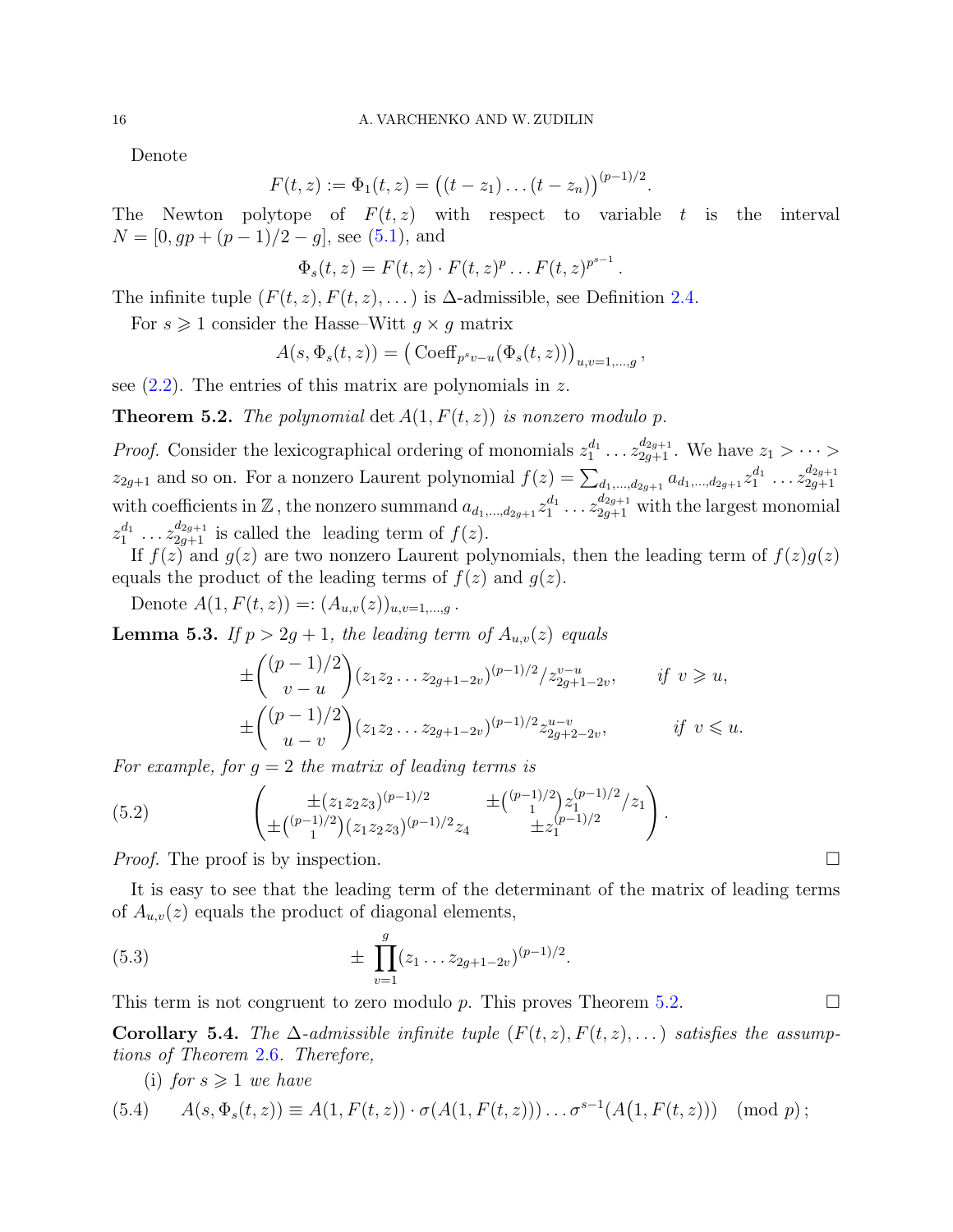(ii) for  $s \geq 1$  the determinant of the matrix  $A(s, \Phi_s(t, z))$  is a polynomial, which is nonzero modulo  $p$ , and we have modulo  $p^s$ :

$$
A(s+1, \Phi_{s+1}(t, z)) \cdot \sigma(A(s, \Phi_s(t, z)))^{-1} \equiv A(s, \Phi_s(t, z)) \cdot \sigma(A(s-1, \Phi_{s-1}(t, z)))^{-1},
$$

where for  $s = 1$  we understand the second factor on the right as the  $g \times g$  identity matrix.

*Proof.* The corollary follows from Theorems [5.2](#page-15-0) and [2.6.](#page-6-0)  $\Box$ 

## <span id="page-16-0"></span>5.2. Congruences for frames of solutions of KZ equations.

# **Theorem 5.5.** We have the following congruences of  $n \times g$  matrices.

(i) For  $s \geqslant 1$ ,  $I_{s+1}(z) \cdot A(s+1, \Phi_{s+1}(t, z))^{-1} \equiv I_s(z) \cdot A(s, \Phi_s(t, z))^{-1} \pmod{p^s}.$ (ii) For  $s \geqslant 1$  and  $j = 1, \ldots, n$ ,  $\partial I_{s+1}$  $\partial z_j$  $(z) \cdot A(s+1, \Phi_{s+1}(t, z))^{-1} \equiv \frac{\partial I_s}{\partial x}$  $\partial z_j$  $(z) \cdot A(s, \Phi_s(t, z))^{-1} \pmod{p^s}.$ 

*Proof.* Consider the first row of the Hasse–Witt matrix  $A(s, \Phi_s(t, z))$ ,

$$
(A_{1,1}(s, \Phi_s(t, z)), \ldots, A_{1,g}(s, \Phi_s(t, z))), \quad A_{1,\ell}(s, \Phi_s(t, z)) = \text{Coeff}_{\ell p^s - 1}(\Phi_s(t, z)).
$$

For each  $A_{1,\ell}(s, \Phi_s(t, z))$  we view the gradient

$$
\nabla A_{1,\ell}(s,\Phi_s(t,z)) = \left(\frac{\partial A_{1,\ell}(s)}{\partial z_1},\ldots,\frac{\partial A_{1,\ell}(s)}{\partial z_n}\right)
$$

as a column *n*-vector. The resulting  $n \times q$  matrix of gradients

$$
\nabla A(s, z) := (\nabla A_{1,1}(s, \Phi_s(t, z)), \dots, \nabla A_{1,g}(s, \Phi_s(t, z)))
$$

is proportion to the matrix  $I_s(z)$ ,  $\nabla A(s, z) = \frac{1-p^s}{2}$  $\frac{2-p}{2}I_s(z)$ . By Theorems [2.8](#page-8-1) and [2.9](#page-9-3) we have modulo  $p^s$ ,

$$
\nabla A(s+1,z) \cdot A(s+1,\Phi_{s+1}(t,z))^{-1} \equiv \nabla A(s,z) \cdot A(s,\Phi_s(t,z))^{-1},
$$
  

$$
\frac{\partial}{\partial z_j} (\nabla A(s+1,z)) \cdot A(s+1,\Phi_{s+1}(t,z))^{-1} \equiv \frac{\partial}{\partial z_j} (\nabla A(s,z)) \cdot A(s,\Phi_s(t,z))^{-1}.
$$

These congruences imply the theorem.

<span id="page-16-1"></span>Corollary 5.6. For  $s \geq 1$  we have

$$
I_s(z) \cdot A(s, \Phi_s(t, z))^{-1} \equiv I_1(z) \cdot A(1, \Phi_1(t, z))^{-1} \pmod{p}.
$$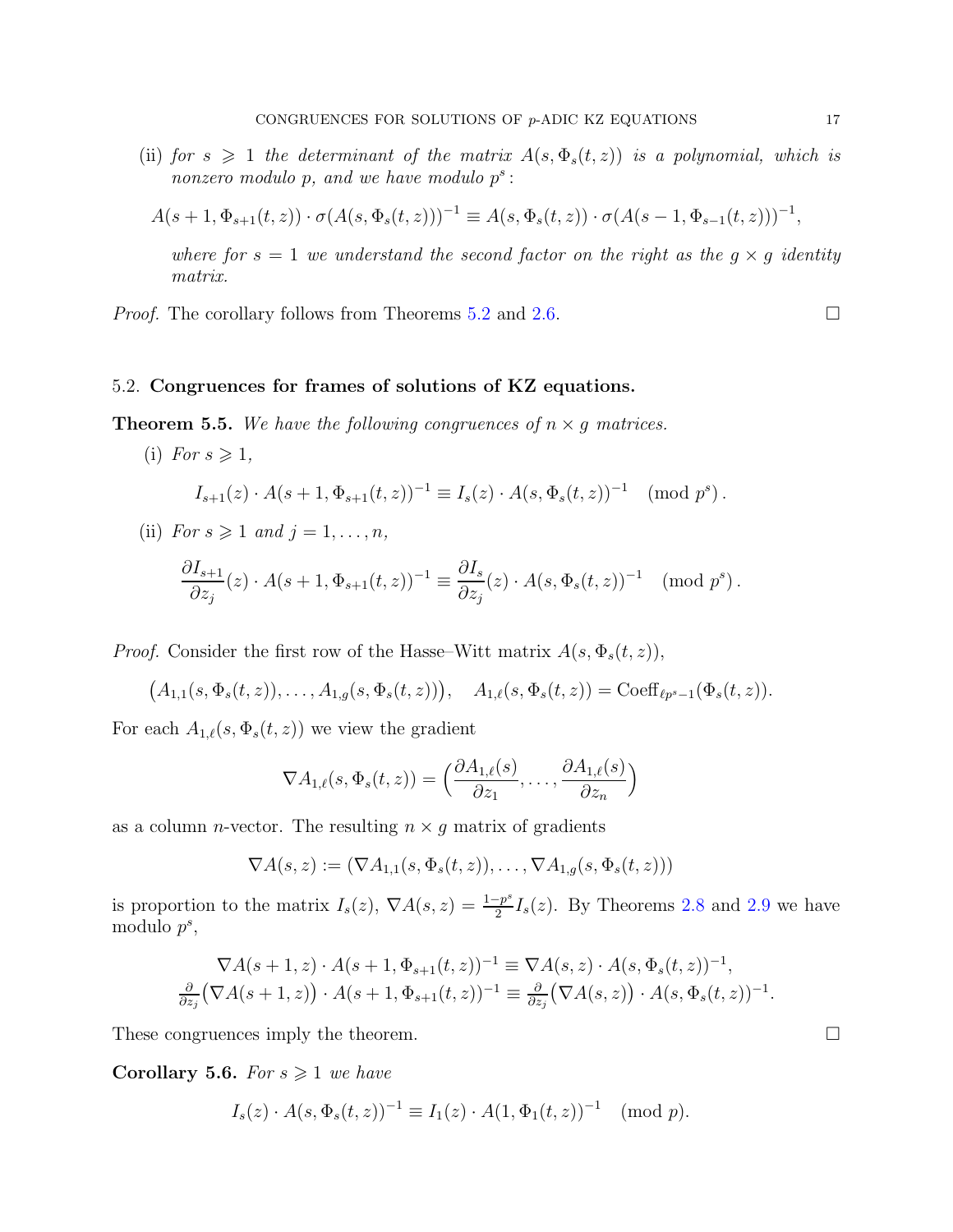## 6. Convergence of solutions of KZ equations

# <span id="page-17-1"></span><span id="page-17-0"></span>6.1. Nonzero polynomials.

<span id="page-17-4"></span>**Lemma 6.1.** Let  $z = (z_1, \ldots, z_n)$ . Let  $F(z) \in \mathbb{F}_p[z]$  be a nonzero polynomial,  $\deg F(z) \leq d$ for some d. Let  $p^m > d$ . Then there are at least  $\frac{p^{mn}-1}{p^m-1}(p^m-1-d)+1$  points of  $(\mathbb{F}_{p^m})^n$  where  $F(z)$  is nonzero.

*Proof.* First we show that there exists  $a \in (\mathbb{F}_{p^m})^n$  such that  $F(a) \neq 0$ . The proof is by induction on n. If  $n = 1$ , then the nonzero polynomial  $F(z_1)$  cannot have more than d zeros. Hence there exists  $a \in \mathbb{F}_{p^m}$  such that  $F(a) \neq 0$ .

Assume that the existence of  $a$  is proved for all nonzero polynomials with less than  $n$ variables. Write  $F(z) = \sum_i c_i(z_2, \ldots, z_n) z_1^i$ . By the induction assumption, there exists  $a_2,\ldots,a_n \in \mathbb{F}_{p^m}$  such that  $c_i(a_2,\ldots,a_n) \neq 0$  for at least one i. Hence  $F(z_1,a_2\ldots,a_n)$  is a nonzero polynomial of degree  $\leq d$  which defines a nonzero function of  $z_1$ . The existence of a is proved.

Let  $a \in (\mathbb{F}_{p^m})^n$  be such that  $F(a) \neq 0$ . In  $(\mathbb{F}_{p^m})^n$  there are  $\frac{p^{mn}-1}{p^m-1}$  distinct lines through a. On each of the lines there are at least  $p^m-1-d$  points different from a where  $F(z)$  is nonzero. Hence the total number of points where  $F(z) \neq 0$  is at least  $\frac{p^{mn}-1}{p^m-1}(p^m-1-d)+1$ .  $\Box$ 

<span id="page-17-2"></span>6.2. **Unramified extensions of**  $\mathbb{Q}_p$ . We fix an algebraic closure  $\overline{\mathbb{Q}_p}$  of  $\mathbb{Q}_p$ . For every m, there is a unique unramified extension of  $\mathbb{Q}_p$  in  $\overline{\mathbb{Q}_p}$  of degree m, denoted by  $\mathbb{Q}_p^{(m)}$ . This can be obtained by attaching to  $\mathbb{Q}_p$  a primitive root of 1 of order  $p^m-1$ . The norm  $|\cdot|_p$  on  $\mathbb{Q}_p$ extends to a norm  $|\cdot|_p$  on  $\mathbb{Q}_p^{(m)}$ . Let

$$
\mathbb{Z}_p^{(m)} = \{ a \in \mathbb{Q}_p^{(m)} \mid |a|_p \leqslant 1 \}
$$

denote the ring of integers in  $\mathbb{Q}_p^{(m)}$ . The ring  $\mathbb{Z}_p^{(m)}$  has the unique maximal ideal

$$
\mathbb{M}_p^{(m)} = \{ a \in \mathbb{Q}_p^{(m)} \mid |a|_p < 1 \},\
$$

such that  $\mathbb{Z}_p^{(m)}/\mathbb{M}_p^{(m)}$  is isomorphic to the finite field  $\mathbb{F}_{p^m}$ .

For every  $u \in \mathbb{F}_{p^m}$  there is a unique  $\tilde{u} \in \mathbb{Z}_p^{(m)}$  that is a lift of u and such that  $\tilde{u}^{p^m} = \tilde{u}$ . The element  $\tilde{u}$  is called the Teichmuller lift of u.

<span id="page-17-3"></span>6.3. **Domain**  $\mathfrak{D}_B$ . For  $u \in \mathbb{F}_{p^m}$  and  $r > 0$  denote

$$
D_{u,r} = \{ a \in \mathbb{Z}_p^{(m)} \mid |a - \tilde{u}|_p < r \} .
$$

We have the partition

$$
\mathbb{Z}_p^{(m)} = \bigcup_{u \in \mathbb{F}_{p^m}} D_{u,1} \, .
$$

Recall  $z = (z_1, \ldots, z_n)$ . For  $B(z) \in \mathbb{Z}[z]$ , define

$$
\mathfrak{D}_B = \{ a \in (\mathbb{Z}_p^{(m)})^n \mid |B(a)|_p = 1 \}.
$$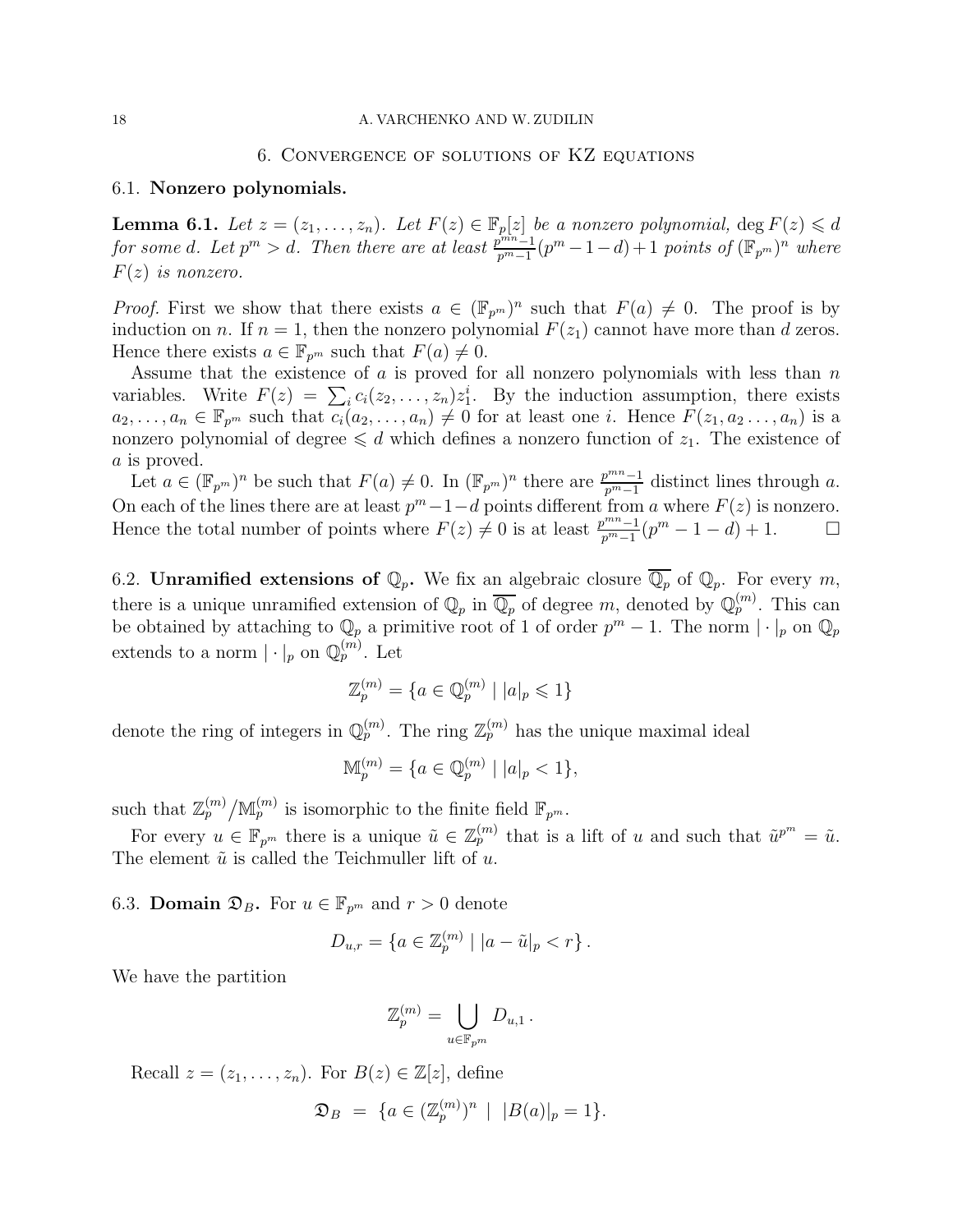Let  $B(z)$  be the projection of  $B(z)$  to  $\mathbb{F}_p[z] \subset \mathbb{F}_{p^m}[z]$ . Then  $\mathfrak{D}_B$  is the union of unit polydiscs,

$$
\mathfrak{D}_B = \bigcup_{\substack{u_1,\ldots,u_n \in \mathbb{F}_{p^m} \\ \bar{B}(u_1,\ldots,u_n) \neq 0}} D_{u_1,1} \times \cdots \times D_{u_n,1}.
$$

For any  $k$  we have

$$
\{a \in (\mathbb{Z}_{p}^{(m)})^{n} \mid |B(a^{p^{k}})|_{p} = 1\} = \bigcup_{\substack{u_{1}, \dots, u_{n} \in \mathbb{F}_{p^{m}} \\ \sigma^{k}(\bar{B}(u_{1}, \dots, u_{n})) \neq 0}} D_{u_{1}, 1} \times \dots \times D_{u_{n}, 1} = \sum_{\substack{u_{1}, \dots, u_{n} \in F_{p^{m}} \\ \bar{B}(u_{1}, \dots, u_{n}) \neq 0}} D_{u_{1}, 1} \times \dots \times D_{u_{n}, 1} = \mathfrak{D}_{B}.
$$

<span id="page-18-0"></span>6.4. Uniqueness theorem. Let  $\mathfrak{D} \subset (\mathbb{Z}_p^{(m)})^n$  be the union of some of the unit polydiscs  $D_{u_1,1} \times \cdots \times D_{u_n,1}$ , where  $u_1, \ldots, u_n \in \mathbb{F}_{p^m}$ .

Let  $(F_i(z))_{i=1}^{\infty}$  and  $(G_i(z))_{i=1}^{\infty}$  be two sequences of rational functions on  $(\mathbb{F}_{p^m})^n$ . Assume that each of the rational functions has the form  $P(z)/Q(z)$ , where  $P(z), Q(z) \in \mathbb{Z}[z]$ , and for any polydisc  $D_{u_1,1} \times \cdots \times D_{u_n,1} \subset \mathfrak{D}$ , we have

$$
|Q(\tilde{u}_1,\ldots,\tilde{u}_n)|_p=1,
$$

which implies that

$$
|Q(a_1,\ldots,a_n)|_p=1, \qquad \forall (a_1,\ldots,a_n)\in\mathfrak{D}.
$$

Assume that the sequences  $(F_i(z))_{i=1}^{\infty}$  and  $(G_i(z))_{i=1}^{\infty}$  uniformly converge on  $\mathfrak D$  to analytic functions, which we denote by  $F(z)$  and  $G(z)$ , respectively.

<span id="page-18-1"></span>**Theorem 6.2.** Under these assumptions, if  $F(z) = G(z)$  on an open nonempty subset of  $\mathfrak{D}$ . Then  $F(z) = G(z)$  on  $\mathfrak{D}$ .

The following proof was communicated to us by Vladimir Berkovich.

*Proof.* The domain  $\mathfrak D$  is a disjoint union of open unit polydiscs, and so it gives rise to a similar domain  $\mathfrak{D}'$  over the algebraic closure of  $\mathbb{Q}_p^{(m)}$ . Each rational function of our sequence has no poles in  $\mathfrak{D}'$ . This property implies that the restriction of the function to each of open unit polydisc contained in  $\mathfrak D$  is a formal power series convergent at all points of the polydisc.

First, recall the definition and some properties of the affine space  $\mathbb{A}^n$  over a non-Archimedean field K (as  $\mathbb{Q}_p^{(m)}$ ). As a space it is the set of all multiplicative seminorms  $|\cdot|_x : \mathbb{K}[T_1,$  $\ldots, T_n] \to \mathbb{R}_+$  that extend the (multiplicative) valuation  $|\cdot|: \mathbb{K} \to \mathbb{R}_+$ , and it is provided with the weakest topology with respect to which all functions  $\mathbb{A}^n \to \mathbb{R}_+$ :  $x \mapsto |f|_x$  for polynomials  $f$  are continuous. We need only one point  $g$ , called the Gauss point and defined as follows:  $\sum_{\mu} a_{\mu} T^{\mu} |_{g} = \max_{\mu} |a_{\mu}|$ . One can show that

- (1) the point  $g$  lies in the closure of each open polydisc of radius one with center at a point  $t \in \mathbb{K}^n$  with  $|t_i| \leq 1$ , and
- (2) for each bounded convergent power series  $f$  on such an open polydisc, the real valued function  $x \mapsto |f|_x$  extends by continuity to the point g, and one has  $|f|_x \leq |f|_g$  for all points of the polydisc.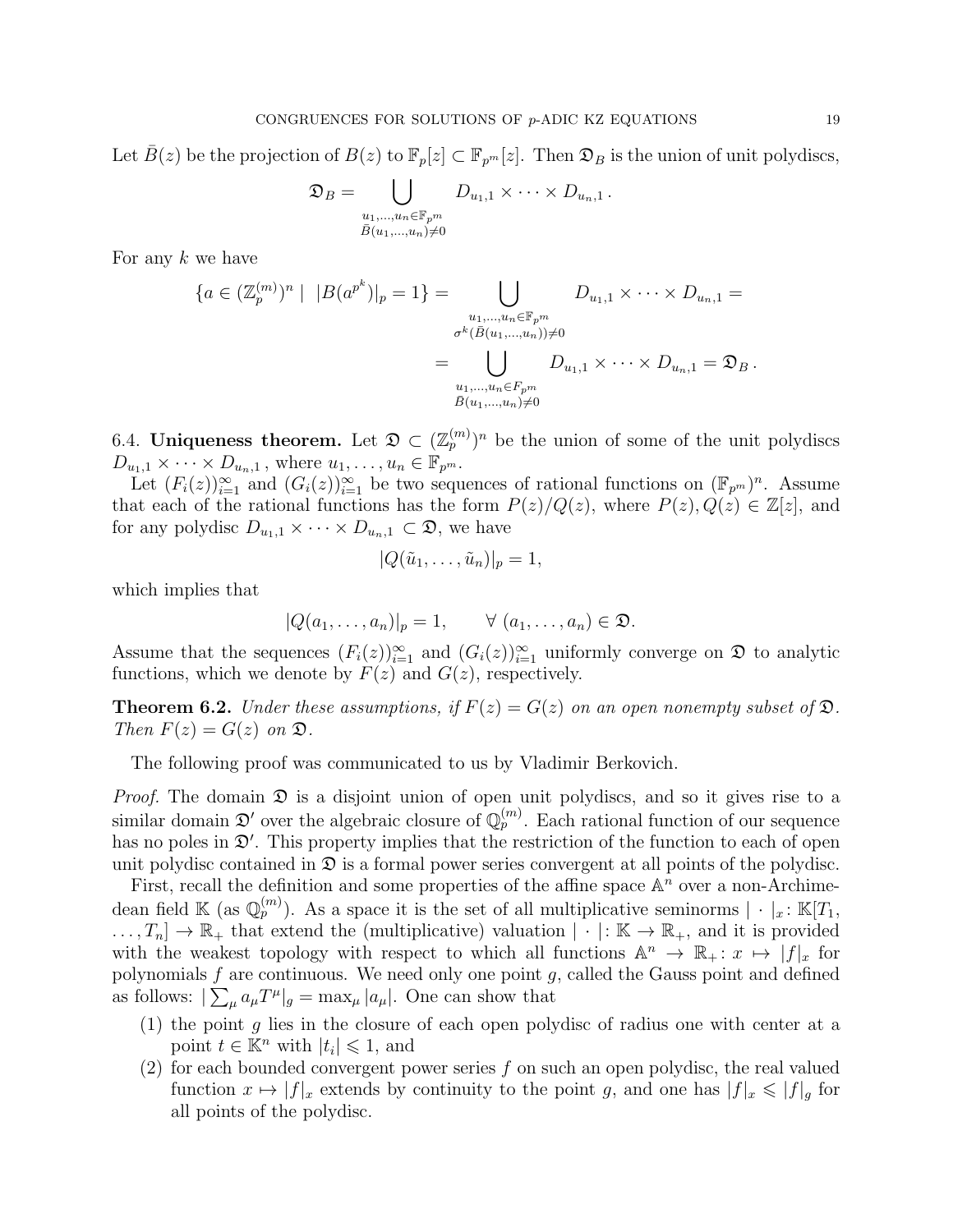### 20 A. VARCHENKO AND W. ZUDILIN

Uniqueness: Since F and G are uniform limits of rational functions regular on  $\mathfrak{D}$ , their restrictions to each open polydisc in  $\mathfrak D$  are bounded convergent power series and, in particular, the number  $|F - G|_g$  is well defined and one has  $|F - G|_x \leq |F - G|_g$  for all points  $x \in \mathfrak{D}$ . If  $F(x) = G(x)$  for points from a nonempty open subset of an open unit polydisc, then  $F(x) = G(x)$  for all points of the polydisc (it is uniqueness property for convergent power series) and, therefore,  $|F - G|_q = 0$ . This implies that  $F = G$  on  $\mathfrak{D}$ .

<span id="page-19-0"></span>6.5. **Domain of convergence.** By Theorem [5.2](#page-15-0) the polynomial det  $A(1, F(t, z)) \in \mathbb{Z}[z]$  is nonzero modulo p. The polynomial det  $A(1, F(t, z))$  is a homogeneous polynomial in z of degree

(6.1) 
$$
d = \frac{p-1}{2}g^2,
$$

cf. [\(5.3\)](#page-15-1). Define

<span id="page-19-2"></span>
$$
\mathfrak{D}_{\mathrm{KZ}}^{(m)} = \{ a \in (\mathbb{Z}_p^{(m)})^n \mid |\det A(1, F(t, a))|_p = 1 \}.
$$

By Lemma [6.1](#page-17-4) the domain  $\mathfrak{D}_{KZ}^{(m)}$  is nonempty if  $p^m > d$ . In what follows we assume that  $p^m > d.$ 

**Remark.** The space  $(\mathbb{Z}_{p^m})^n$  is the disjoint union of  $p^{mn}$  unit polydiscs  $D_{u_1,1} \times \cdots \times D_{u_n,1}$ . By Lemma [6.1](#page-17-4) at least  $\frac{p^{mn}-1}{p^m-1}(p^m-1-d)+1>p^{mn}\left(1-\frac{d}{p^m-1}\right)$  of them belong to  $\mathfrak{D}_{\mathrm{KZ}}^{(m)}$ . So, as m grows almost all polydiscs belong to  $\mathfrak{D}_{\mathrm{KZ}}^{(m)}$ .

We have  $|\det A(s, \Phi_s(t, a))|_p = 1$  for  $a \in \mathfrak{D}_{\text{KZ}}^{(m)}$ . All entries of  $A(s, \Phi_s(t, z))^{-1}$  are rational functions in z regular on  $\mathfrak{D}_{\mathrm{KZ}}^{(m)}$ . For every  $a \in \mathfrak{D}_{\mathrm{KZ}}^{(m)}$  all entries of  $A(s, \Phi_s(t, a))$  and  $A(s, \Phi_s(t, a))^{-1}$  are elements of  $\mathbb{Z}_p^{(m)}$ .

**Theorem 6.3.** The sequence of  $q \times q$  matrices

$$
\big(A\big(s+1,\Phi_s(t,z)\big)\cdot\sigma\big(A\big(s,\Phi_{s-1}(t,z)\big)\big)^{-1}\big)_{s\geqslant 1},
$$

whose entries are rational functions in z regular on  $\mathfrak{D}_{\rm KZ}^{(m)}$ , uniformly converges on  $\mathfrak{D}_{\rm KZ}^{(m)}$  as  $s \to \infty$  to an analytic  $g \times g$  matrix which will be denoted by  $\mathcal{A}(z)$ . For  $a \in \mathfrak{D}_{\mathrm{KZ}}^{(m)}$  we have

$$
\big|\det \mathcal{A}(a)\big|_p=1
$$

and the matrix  $A(a)$  is invertible.

Proof. The theorem follows from Theorem [3.4.](#page-11-4)

<span id="page-19-1"></span>**Theorem 6.4.** For  $i = 1, ..., n$  the sequence of  $g \times g$  matrices

$$
\left(\left(\frac{\partial}{\partial z_i}A\big(s,\Phi_s(t,z)\big)\right)\cdot A\big(s,\Phi_s(t,z)\big)^{-1}\right)_{s\geqslant 1},
$$

whose entries are rational functions in z regular on  $\mathfrak{D}_{KZ}^{(m)}$ , uniformly converges on  $\mathfrak{D}_{KZ}^{(m)}$  as  $s \to \infty$  to an analytic  $g \times g$  matrix, which will be denoted by  $\mathcal{A}^{(i)}(z)$ .

The sequence of  $n \times g$  matrices

$$
\big(I_s(z)\cdot A\big(s,\Phi_s(t,z)\big)^{-1}\big)_{s\geqslant 1}\,,
$$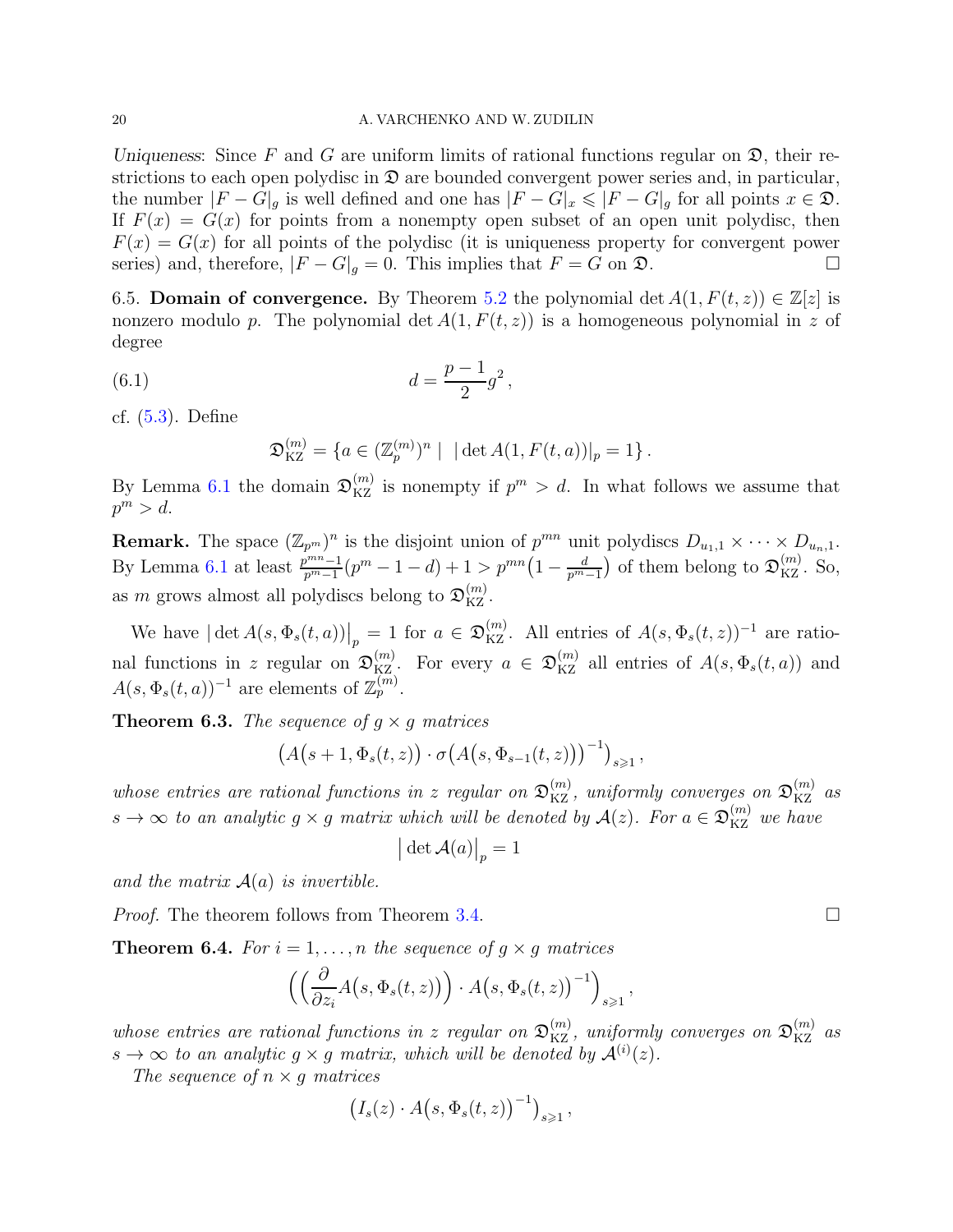whose entries are rational functions in z regular on  $\mathfrak{D}_{\rm KZ}^{(m)}$ , uniformly converges on  $\mathfrak{D}_{\rm KZ}^{(m)}$  as  $s \to \infty$  to an analytic  $n \times g$  matrix which will be denoted by  $\mathcal{I}(z)$ .

For  $i = 1, \ldots, n$  the sequence of  $n \times g$  matrices

$$
\left(\frac{\partial I_s}{\partial z_i}(z) \cdot A\big(s, \Phi_s(t, z)\big)^{-1}\right)_{s \geqslant 1},
$$

whose entries are rational functions in z regular on  $\mathfrak{D}_{KZ}^{(m)}$ , uniformly converges on  $\mathfrak{D}_{KZ}^{(m)}$  as  $s \to \infty$  to an analytic  $n \times g$  matrix which will be denoted by  $\mathcal{I}^{(i)}(z)$ .

We have

$$
\frac{\partial \mathcal{I}}{\partial z_i} = \mathcal{I}^{(i)} - \mathcal{I} \cdot \mathcal{A}^{(i)}.
$$

*Proof.* The theorem follows from Theorems [3.5,](#page-11-2) [3.6,](#page-11-3) and Lemma [3.7.](#page-11-5)

**Theorem 6.5.** We have the following system of equations on  $\mathfrak{D}_{\mathrm{KZ}}^{(m)}$ :

$$
\mathcal{I}^{(i)} = H_i \cdot \mathcal{I}, \qquad i = 1, \dots, n,
$$

where  $H_i$  are the Gaudin Hamiltonians defined in  $(4.2)$ .

*Proof.* The theorem is a corollary of Theorem [4.3.](#page-14-3)

<span id="page-20-1"></span>**Corollary 6.6.** For  $a \in \mathfrak{D}_{\mathrm{KZ}}^{(m)}$  we have

$$
\mathcal{I}(a) \equiv I_1(a) \cdot A(1, \Phi_1(t, a))^{-1} \pmod{p}.
$$

<span id="page-20-0"></span>*Proof.* The corollary follows from Corollary [5.6](#page-16-1) and Theorem [6.4.](#page-19-1)  $\Box$ 

6.6. Vector bundle  $\mathcal{L} \rightarrow \mathfrak{D}_{\mathrm{KZ}}^{(m),o}$ . Denote

$$
W = \{ (I_1, \ldots, I_n) \in (\mathbb{Q}_p^{(m)})^n \mid I_1 + \cdots + I_n = 0 \}.
$$

We consider vectors  $(I_1, \ldots, I_n)$  as column vectors. The differential operators  $\nabla_i^{KZ}$ ,  $i =$  $1, \ldots, n$ , define a connection on the trivial bundle  $W \times \mathfrak{D}_{\mathrm{KZ}}^{(m)} \to \mathfrak{D}_{\mathrm{KZ}}^{(m)}$ , called the KZ connection. The connection has singularities at the diagonal hyperplanes in  $(\mathbb{Z}_p^{(m)})^n$  and is well-defined over

$$
\mathfrak{D}_{\mathrm{KZ}}^{(m),o} = \{a = (a_1, \ldots, a_n) \in (\mathbb{Z}_p^{(m)})^n \mid |\det A(1, F(t, a))|_p = 1, a_i \neq a_j \ \forall i, j\}.
$$

The KZ connection is flat,

$$
\left[\nabla_i^{\mathrm{KZ}}, \nabla_j^{\mathrm{KZ}}\right] = 0 \qquad \forall i, j,
$$

see  $\overline{EFK}$ . The flat sections of the KZ connection are solutions of system  $(4.1)$  of KZ equations.

For any  $a \in \mathfrak{D}_{\mathrm{KZ}}^{(m)}$  let  $\mathcal{L}_a \subset W$  be the vector subspace generated by columns of the  $n \times g$ matrix  $\mathcal{I}(a)$ . Then

$$
\mathcal{L}:=\bigcup\nolimits_{a\in\mathfrak{D}_{\mathrm{KZ}}^{(m)}}\mathcal{L}_{a}\,\to\,\mathfrak{D}_{\mathrm{KZ}}^{(m)}
$$

is an analytic distribution of vector subspaces in the fibers of the trivial bundle  $W \times \mathfrak{D}_{KZ}^{(m)} \to$  $\mathfrak{D}_{\mathrm{KZ}}^{(m)}.$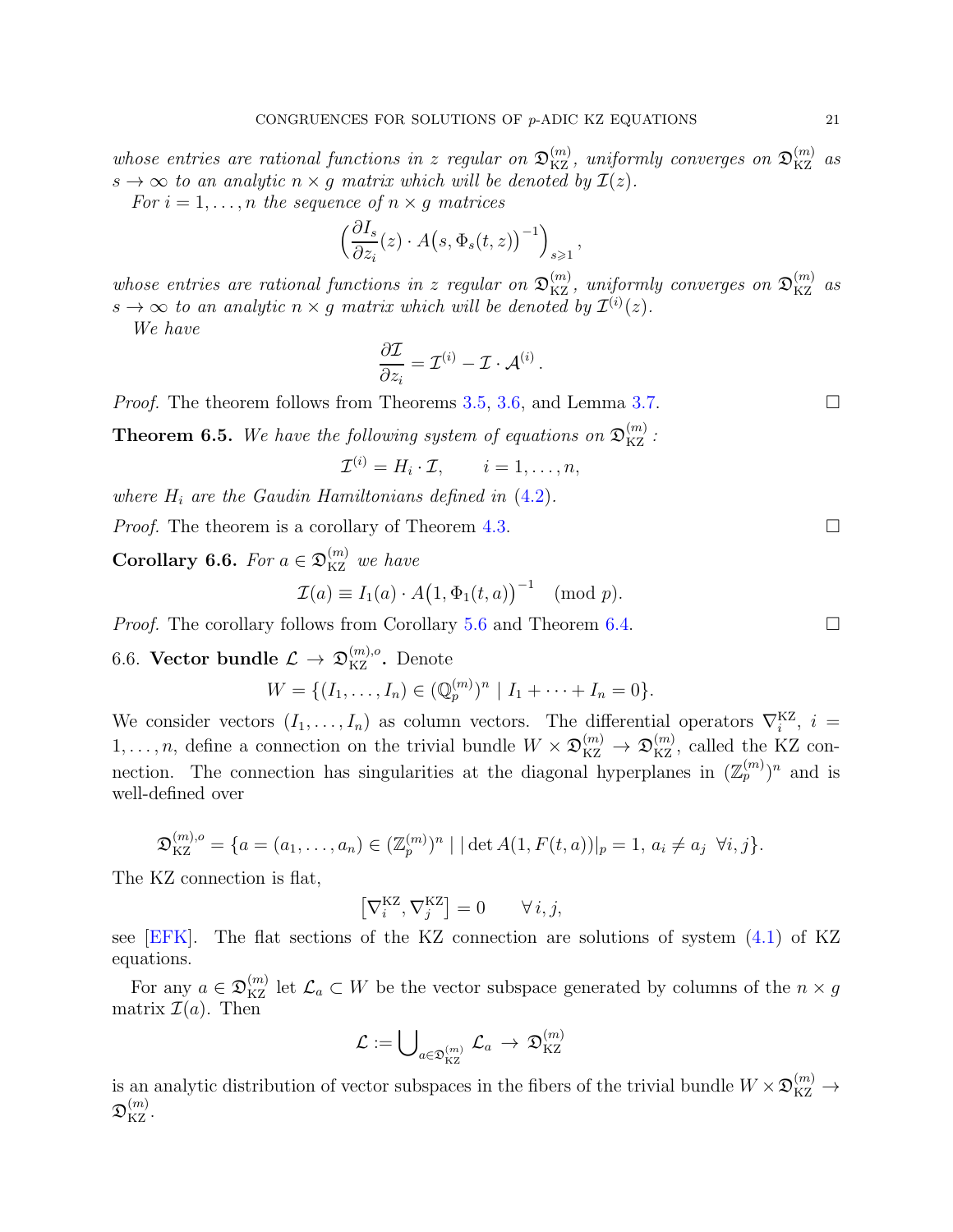<span id="page-21-0"></span>**Theorem 6.7.** The distribution  $\mathcal{L} \to \mathfrak{D}_{KZ}^{(m)}$  is invariant with respect to the KZ connection. In other words, if  $s(z)$  is a local section of  $\mathcal{L} \to \mathfrak{D}_{KZ}^{(m)}$ , then the sections  $\nabla_i^{KZ}s(z)$ ,  $i=$  $1, \ldots, n$ , also are sections of  $\mathcal{L} \rightarrow \mathfrak{D}_{\mathrm{KZ}}^{(m)}$ .

*Proof.* Let  $\mathcal{I}(z) = (\mathcal{I}_1(z), \ldots, \mathcal{I}_g(z))$  be columns of the  $n \times g$  matrix  $\mathcal{I}(z)$ . Let  $a \in \mathfrak{D}_{\mathrm{KZ}}^{(m)}$ . Let  $c(z) = (c_1(z), \ldots, c_q(z))$  be a column vector of analytic functions at a. Consider a local section of the distribution  $\mathcal{L} \rightarrow \mathfrak{D}_{\mathrm{KZ}}^{(m)}$ ,

$$
s(z) = \sum_{j=1}^{g} c_j(z) \mathcal{I}_j(z) =: \mathcal{I} \cdot c.
$$

Then

$$
\nabla_i^{KZ} s(z) = -H_i \cdot \mathcal{I} \cdot c + \frac{\partial \mathcal{I}}{\partial z_i} \cdot c + \mathcal{I} \cdot \frac{\partial c}{\partial z_i}
$$
  
\n
$$
= -H_i \cdot \mathcal{I} \cdot c + (\mathcal{I}^{(i)} - \mathcal{I} \cdot \mathcal{A}^{(i)}) \cdot c + \mathcal{I} \cdot \frac{\partial c}{\partial z_i}
$$
  
\n
$$
= -H_i \cdot \mathcal{I} \cdot c + (H_i \cdot \mathcal{I} - \mathcal{I} \cdot \mathcal{A}^{(i)}) \cdot c + \mathcal{I} \cdot \frac{\partial c}{\partial z_i}
$$
  
\n
$$
= -\mathcal{I} \cdot \mathcal{A}^{(i)} \cdot c + \mathcal{I} \cdot \frac{\partial c}{\partial z_i}.
$$

Clearly, the last expression is a local section of  $\mathcal{L} \to \mathfrak{D}_{\mathrm{KZ}}^{(m)}$  $KZ$  .

**Theorem 6.8.** The function  $a \mapsto \dim_{\mathbb{Q}_p^{(m)}} \mathcal{L}_a$  is constant on  $\mathfrak{D}_{\mathrm{KZ}}^{(m),o}$ , in other words,  $\mathcal{L} \to$  $\mathfrak{D}_{\rm KZ}^{(m)}$  is a vector bundle over  $\mathfrak{D}_{\rm KZ}^{(m),o}\subset \mathfrak{D}_{\rm KZ}^{(m)}$ .

*Proof.* First, we prove that the function  $a \mapsto \dim_{\mathbb{Q}_p^{(m)}} \mathcal{L}_a$  is locally constant on  $\mathfrak{D}_{\mathrm{KZ}}^{(m),o}$ . This holds true in the following more general setting. Let k be a positive integer,  $a \in (\mathbb{Z}_p^{(m)})^n$ . Let  $B_i(z)$ ,  $i = 1, \ldots, n$ , be  $k \times \tilde{k}$  matrices defined and analytic in a neighborhood of a. The differential operators  $\mathcal{B}_i = \frac{\partial}{\partial z_i}$  $\frac{\partial}{\partial z_i} - B_i(z), i = 1, \ldots, n$ , act on  $(\mathbb{Q}_p^{(m)})^k$ -valued functions defined and analytic in a neighborhood of a. The operators  $(\mathcal{B}_i)$  define a connection  $\nabla^{\mathcal{B}}$ on the restriction of the trivial bundle  $(\mathbb{Q}_p^{(m)})^k \times (\mathbb{Q}_p^{(m)})^n \to (\mathbb{Q}_p^{(m)})^n$  to a neighborhood of a. Assume that the connection is flat,  $[\mathcal{B}_i, \mathcal{B}_j] = 0$  for all i, j. Then, for a sufficiently small neighborhood D of a, the space S of solutions of the system  $\mathcal{B}_i y = 0, i = 1, \ldots, n$ , on D is a k-dimensional  $\mathbb{Q}_p^{(m)}$ -vector space. For any  $b \in D$  the values of solutions at b span  $(\mathbb{Q}_p^{(m)})^k$ . Under these assumptions, the  $\nabla^{\mathcal{B}}$ -invariant subspace distributions in fibers of  $(\mathbb{Q}_p^{(m)})^k \times (\mathbb{Z}_p^{(m)})^n \to (\mathbb{Z}_p^{(m)})^n$  over D are labeled by  $\mathbb{Q}_p$ -vector subspaces  $Y \subset \mathcal{S}$ . The corresponding distribution assigns to  $b \in D$  the subspace  $\{y(b) | y \in Y\} \subset (\mathbb{Q}_p^{(m)})^k$ . Such distributions have constant rank. Hence the function  $a \mapsto \dim_{\mathbb{Q}_p^{(m)}} \mathcal{L}_a$  is locally constant on  $\mathfrak{D}_{\mathrm{KZ}}^{(m),o}.$ 

By Theorem [6.2](#page-18-1) the locally constant function  $a \mapsto \dim_{\mathbb{Q}_p^{(m)}} \mathcal{L}_a$  cannot take more than one value on  $\mathfrak{D}_{\mathrm{KZ}}^{(m),o}$  since the dimension  $\dim_{\mathbb{Q}_p^{(m)}}\mathcal{L}_a$  may drop from its maximal value only on a proper analytic subset of  $\mathfrak{D}_{\mathrm{KZ}}^{(m)}$ . The theorem is proved.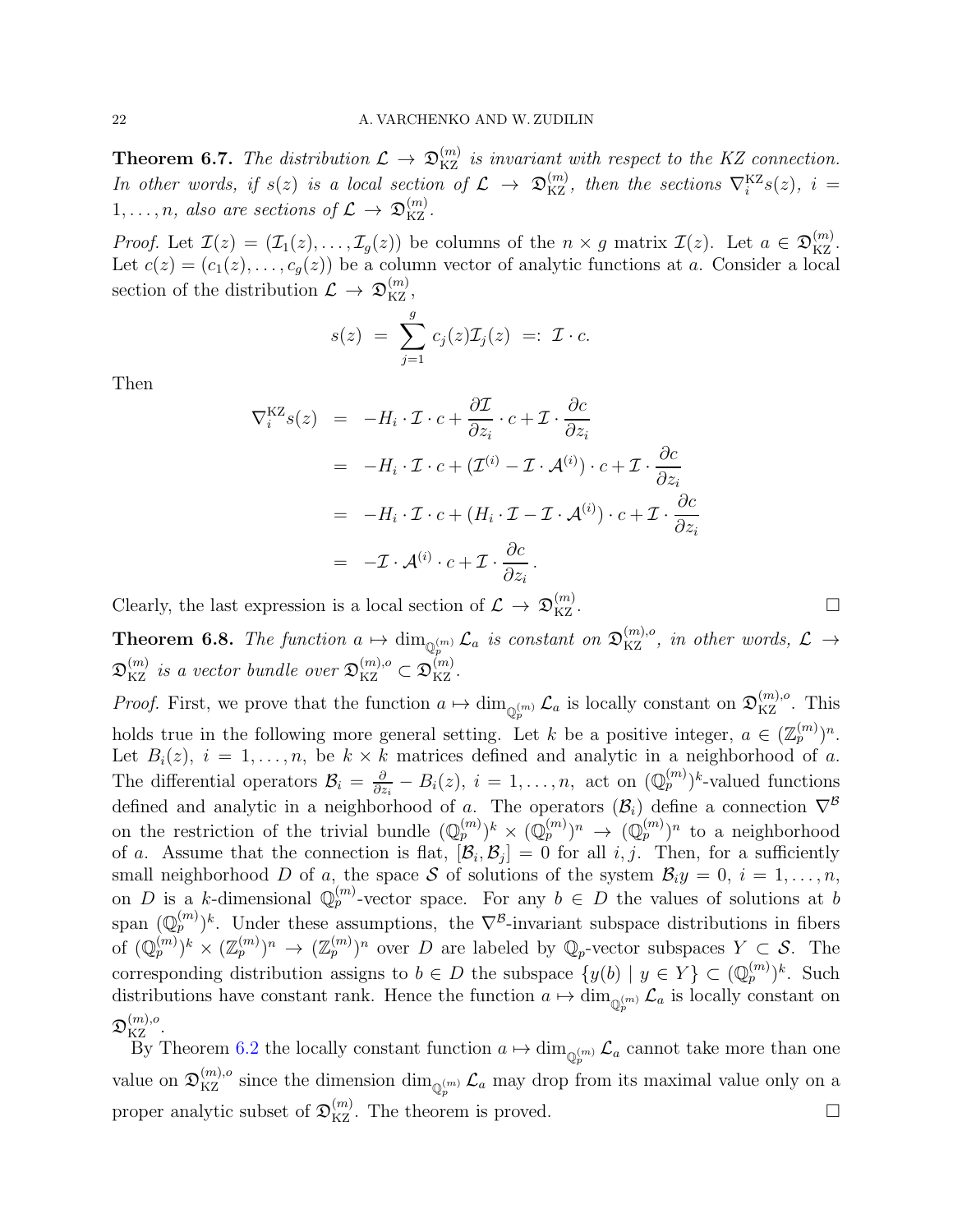Recall that d is the degree of the polynomial det  $A(1, F(t, z))$ , see [\(6.1\)](#page-19-2).

<span id="page-22-1"></span>**Theorem 6.9.** If  $p^m > 2d$ , then the analytic vector bundle  $\mathcal{L} \to \mathfrak{D}_{\mathrm{KZ}}^{(m),o}$  is of rank g.

*Proof.* First we show that there is a  $g \times g$  minor of the  $n \times g$  matrix valued function  $\mathcal{I}(z)$ which is nonzero on  $\mathfrak{D}_{\mathrm{KZ}}^{(m)}$ . By Corollary [6.6](#page-20-1) this fact holds true if there is a  $g \times g$  minor of the  $n \times g$  matrix  $I_1(z) \cdot A(1, \Phi_1(t, z))^{-1}$ , which defines a function on  $\mathfrak{D}_{\mathrm{KZ}}^{(m)}$  nonzero modulo p. Since  $|\det A(1, \Phi_1(t, a))|_p = 1$  for any  $a \in \mathfrak{D}_{\text{KZ}}^{(m)}$ , it is enough to prove that there is a nonzero  $g \times g$  minor of the  $n \times g$  polynomial matrix  $I_1(z)$ . But this fact follows from [\[V5,](#page-24-0) Lemma 7.2], also see [\[V4,](#page-24-3) Lemma 6.1]. More precisely, [\[V5,](#page-24-0) Lemma 7.2] implies that the leading term of the  $g \times g$  minor in rows  $1, 3, \ldots, 2g - 1$  equals

$$
\pm \prod_{l=1}^g \binom{(p-1)/2}{l} z_1^{(p-1)/2} \dots z_{2g-2l}^{(p-1)/2} z_{2g-2l+1}^{(p-1)/2-l}.
$$

The degree of this minor equals

$$
g(2g+1)\frac{p-1}{2} - p(1 + \dots + g) = g^2 \frac{p-1}{2} - \frac{g(g+1)}{2} < g^2 \frac{p-1}{2} = d.
$$

Thus, we have two polynomials of degree  $\leq d$ : this minor and det  $A(1, \Phi_1(t, z))$ . Both polynomials are nonzero modulo p. By Lemma [6.1](#page-17-4) if  $p^m > 2d$ , then this minor is nonzero on  $\mathfrak{D}_{\mathrm{KZ}}^{(m),o}$  $\Box$ <br>KZ  $\cdot$ 

## <span id="page-22-0"></span>6.7. Remarks.

6.7.1. It was shown in [\[V5,](#page-24-0) Section 10.4] that the span of columns of the  $n \times q$  matrix  $I_s(z)$  has a p-adic limit as  $s \to \infty$  when z belongs to one of the asymptotic zones of the KZ equations. The limit is a g-dimensional space of power series solutions of the KZ equations with respect to the coordinates attached to that asymptotic zone. It is not clear yet if that asymptotic zone belongs to  $\mathfrak{D}^{(m)}_{\mathrm{KZ}}$ .

6.7.2. One may expect that the subbundle  $\mathcal{L} \to \mathfrak{D}_{\mathrm{KZ}}^{(m),o}$  can be extended to a rank g subbundle over  $\mathfrak{D}_{\mathrm{KZ}}^{(m)} - \mathfrak{D}_{\mathrm{KZ}}^{(m),o}$ , the union of the diagonal hyperplanes in  $\mathfrak{D}_{\mathrm{KZ}}^{(m)}$ .

6.7.3. Following Dwork we may expect that locally at any point  $a \in D_{\text{KZ}}^{(m),o}$ , the solutions of the KZ equations with values in  $\mathcal{L} \to \mathfrak{D}_{KZ}^{(m),o}$  are given at a by power series in  $z_i - a_i$ ,  $i = 1, \ldots, n$ , bounded in their polydiscs of convergence, while any other local solution at a is given by a power series unbounded in its polydisc of convergence, cf.  $[Dw]$  and  $[V5, Theorem]$ A.4].

6.7.4. The KZ connection  $\nabla_i^{KZ}$ ,  $i = 1, \ldots, n$ , over  $\mathbb C$  is identified with the Gauss-Manin connection of the family of hyperelliptic curves  $y^2 = (t - z_1) \dots (t - z_n)$ . The monodromy representation of that Gauss–Manin connection is described in [\[Ch,](#page-23-15) Appendix]. The image of the monodromy representation is so big that the connection does not have proper invariant subbundles. Thus the existence of the invariant subbundle  $\mathcal{L} \to \mathfrak{D}_{\mathrm{KZ}}^{(m),o}$  is a *p*-adic feature.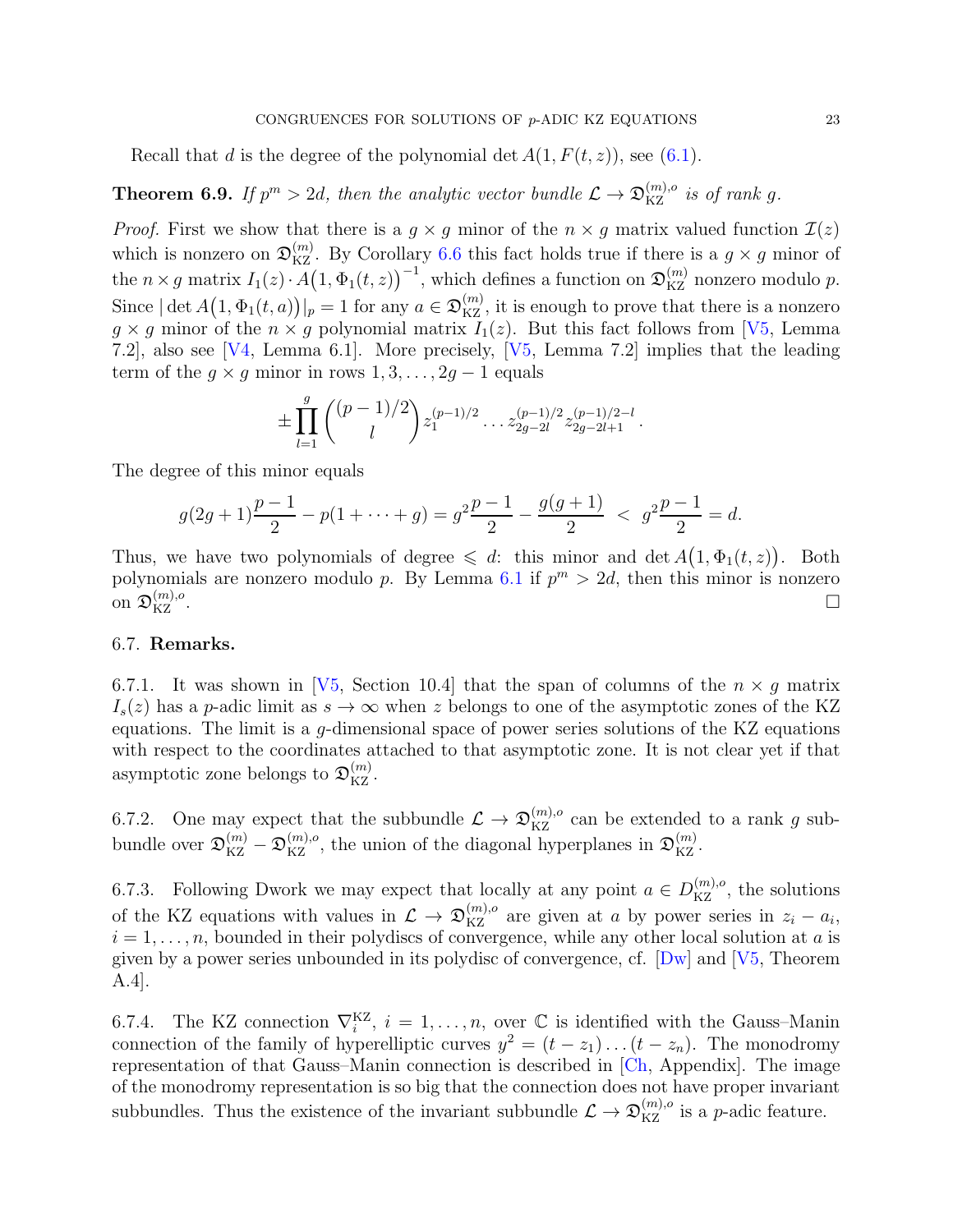6.7.5. The invariant subbundles of the KZ connection over C usually are related to some additional conformal block constructions, for example see [\[FSV,](#page-23-16) [SV2,](#page-23-9) [V3\]](#page-24-4). Apparently our subbundle  $\mathcal{L} \to \mathfrak{D}_{\mathrm{KZ}}^{(m),o}$  is of a different *p*-adic nature.

## <span id="page-23-0"></span>**REFERENCES**

- <span id="page-23-2"></span>[AS] A. Adolphson, S. Sperber, A-hypergeometric series and a p-adic refinement of the  $Hasse-Witt$  matrix,  $arXiv:2001.07280, 1-28$
- <span id="page-23-3"></span>[BV] F. Beukers, M. Vlasenko, Dwork crystals, I, Intern. Math. Res. Not. 2021 (2021), no. 12, 8807–8844; II, Intern. Math. Res. Not. 2021 (2021), no. 6, 4427–4444
- <span id="page-23-15"></span>[Ch] S. Chmutov, The monodromy groups of critical points of functions II, with Appendix: A. Varchenko, On the monodromy of  $A_\mu$  and  $D_\mu$ , Invent. math. **73** (1983), 491–510
- <span id="page-23-1"></span>[Dw] B. Dwork, *p-adic cycles*, Publ. Math. de lHÉS  $37$  (1969), 27–115
- <span id="page-23-5"></span>[EFK] P. Etingof, I. Frenkel, A. Kirillov, Lectures on representation theory and Knizhnik– Zamolodchikov equations, Mathematical Surveys and Monographs, vol. 58 (AMS, Providence, RI, 1998), xiv+198 pp. ISBN: 0-8218-0496-0
- <span id="page-23-16"></span>[FSV] B. Feigin, V. Schechtman, A. Varchenko, On algebraic equations satisfied by hypergeometric correlators in WZW models, I, Comm. Math. Phys. 163 (1994), 173–184; II, Comm. In Math. Phys. 70 (1995), 219–247
- <span id="page-23-4"></span>[KZ] V. Knizhnik, A. Zamolodchikov, Current algebra and the Wess–Zumino model in two dimensions, Nucl. Phys. B247 (1984), 83–103
- <span id="page-23-6"></span>[MO] D. Maulik, A. Okounkov, *Quantum groups and quantum cohomology*, Astérisque, t. 408 (Société Mathématique de France, 2019), 1–277; https://doi.org/10.24033/ast.1074
- <span id="page-23-12"></span>[Me] A. Mellit, A proof of Dwork's congruences, unpublished (October 20, 2009), 1–3
- <span id="page-23-13"></span>[MV] A. Mellit, M. Vlasenko, Dwork's congruences for the constant terms of powers of a *Laurent polynomial*, Int. J. Number Theory  $12$  (2016), no. 2, 313–321
- <span id="page-23-10"></span>[RV1] R. Rimányi, A. Varchenko, *The*  $\mathbb{F}_p$ -*Selberg integral*,  $\arXiv:2011.14248$ , 1–19
- <span id="page-23-11"></span>[RV2] R. Rimányi, A. Varchenko, *The*  $\mathbb{F}_p$ -*Selberg integral of type*  $A_n$ , arXiv:2012.01391, 1–21
- <span id="page-23-7"></span>[SV1] V. Schechtman, A. Varchenko, Arrangements of hyperplanes and Lie algebra homol*ogy*, Invent. Math. **106** (1991), 139–194
- <span id="page-23-9"></span>[SV2] V. Schechtman, A. Varchenko, Solutions of KZ differential equations modulo p, Ramanujan J. 48 (2019), no. 3, 655–683; https://doi.org/10.1007/s11139-018-0068-x, arXiv:1707.02615
- <span id="page-23-14"></span>[V1] A. Varchenko, Beta-function of Euler, Vandermonde determinant, Legendre equation and critical values of linear functions of configuration of hyperplanes, I. Izv. Akademii Nauk USSR, Seriya Mat. 53 (1989), no. 6, 1206–1235; II, Izv. Akademii

Nauk USSR, Seriya Mat. 54 (1990), no. 1, 146–158

<span id="page-23-8"></span>[V2] A. Varchenko, Special functions, KZ type equations, and representation theory, CBMS Regional Conference Series in Math., vol. 98 (AMS, Providence, RI, 2003), viii+118 pp. ISBN: 0-8218-2867-3